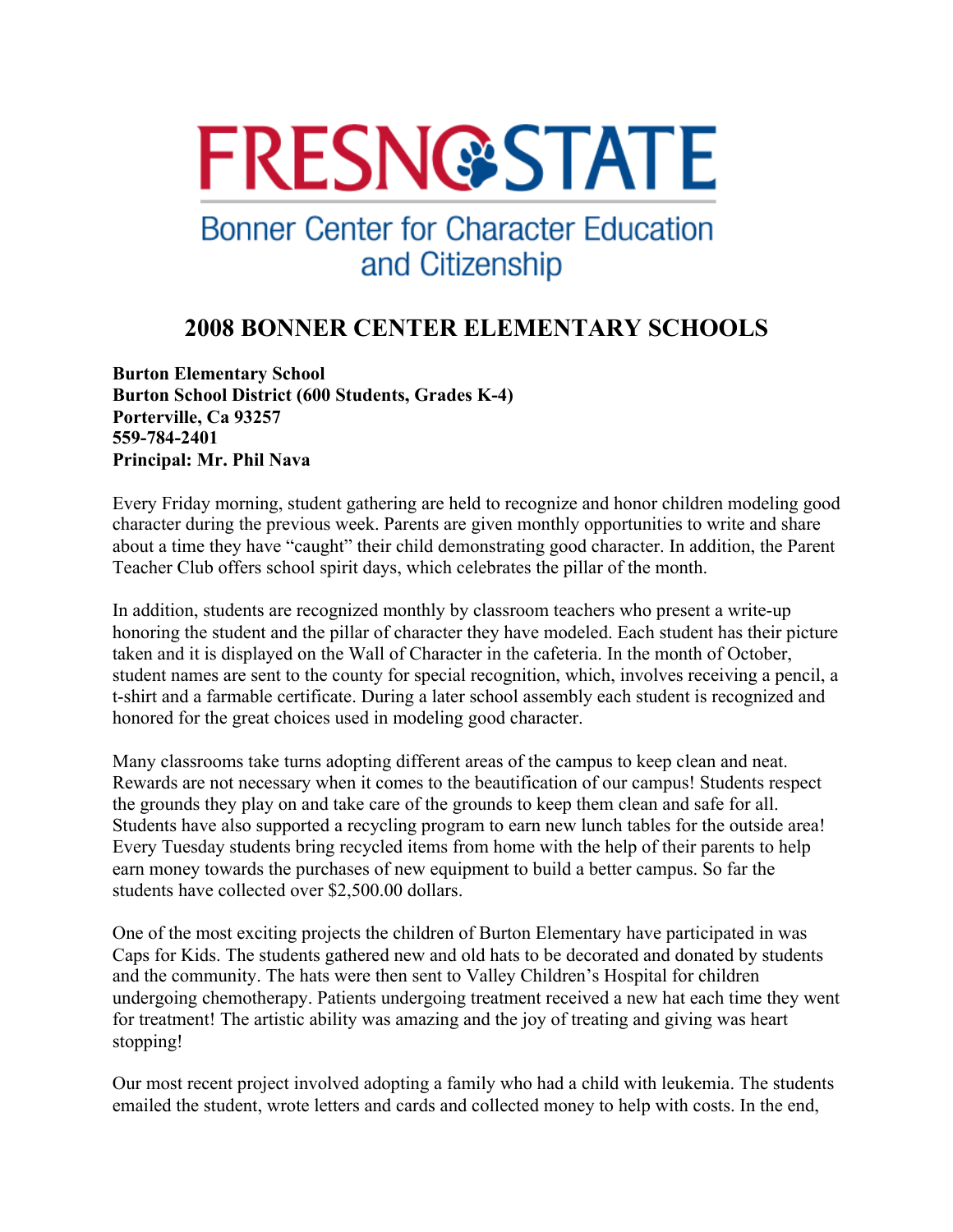the family lost their child, and our staff and students felt the loss. Our efforts continue today with a memorial fund and a conscientious outreach to those in similar situations.

Staff character is really making its mark as well! During the last few months, I have watched my staff alone, lend overwhelming support to one of our teachers and his student. Special efforts are being made to provide one of our students with prosthesis. Our little guy was born without hands and a leg. Special accommodations have been made for this youngster, and his class friends have seen the care and support being given. While seeing this happen students have been extremely empathetic and understanding. A community member and parent, who happens to work in the special effects section of the entertainment teachers has joined in the effort to make this prosthesis. In addition one of our local middle school teachers has joined in the effort, by having his science class student's work in the design of the prosthesis. All of this involvement in the humane effort will certainly enrich the understanding of character traits in all of our community.

Top

#### **Cedarwood Elementary School Clovis Unified School District (698 Students, Grades K-6) Clovis, Ca 93611 559-327-6000 Principal: Colin Hintergardt**

When people and programs are focused and designed to accommodate all aspects of academic development, good things will happen. Cedarwood students learn and develop values and good character through important programs such as CHARACTER COUNTS!, Cedarwood Etiquette, Hawk Attitude, and No T/B (No Teasing/ Bullying.) When a joint effort is made between a community and a school, a strong feeling of ownership transpires. Cedarwood is a "family friendly" school that strongly believes that student performance is directly associated with family involvement. An early introduction to strong ethical and moral behavior will benefit students at school and serve their future with a value driven lifestyle. Every staff member understands his role in the implementation of a client centered instructional program that models community values, appreciates individual differences, and recognizes the significance of every person.

The CHARACTER COUNTS! Program began in the fall of 1998. Each year the six pillars are highlighted individually and discussed on morning announcements as well as in the classroom. In addition, one student from each primary class and two students from each upper grade class are awarded a CHARACTER COUNTS! certificate for their display of the monthly trait. The traits in this program include trustworthiness, respect, responsibility, fairness, caring, and citizenship.

Cedarwood has implemented its very own "No T/B" to help students recognize and avoid individual or group behaviors that can make a student feel unsafe or uncomfortable. The No T/B Council is comprised of a group of 6th grade students who meet with a teacher advisor to role play, review videos, and develop methods for dealing with teasing and bullying on campus. This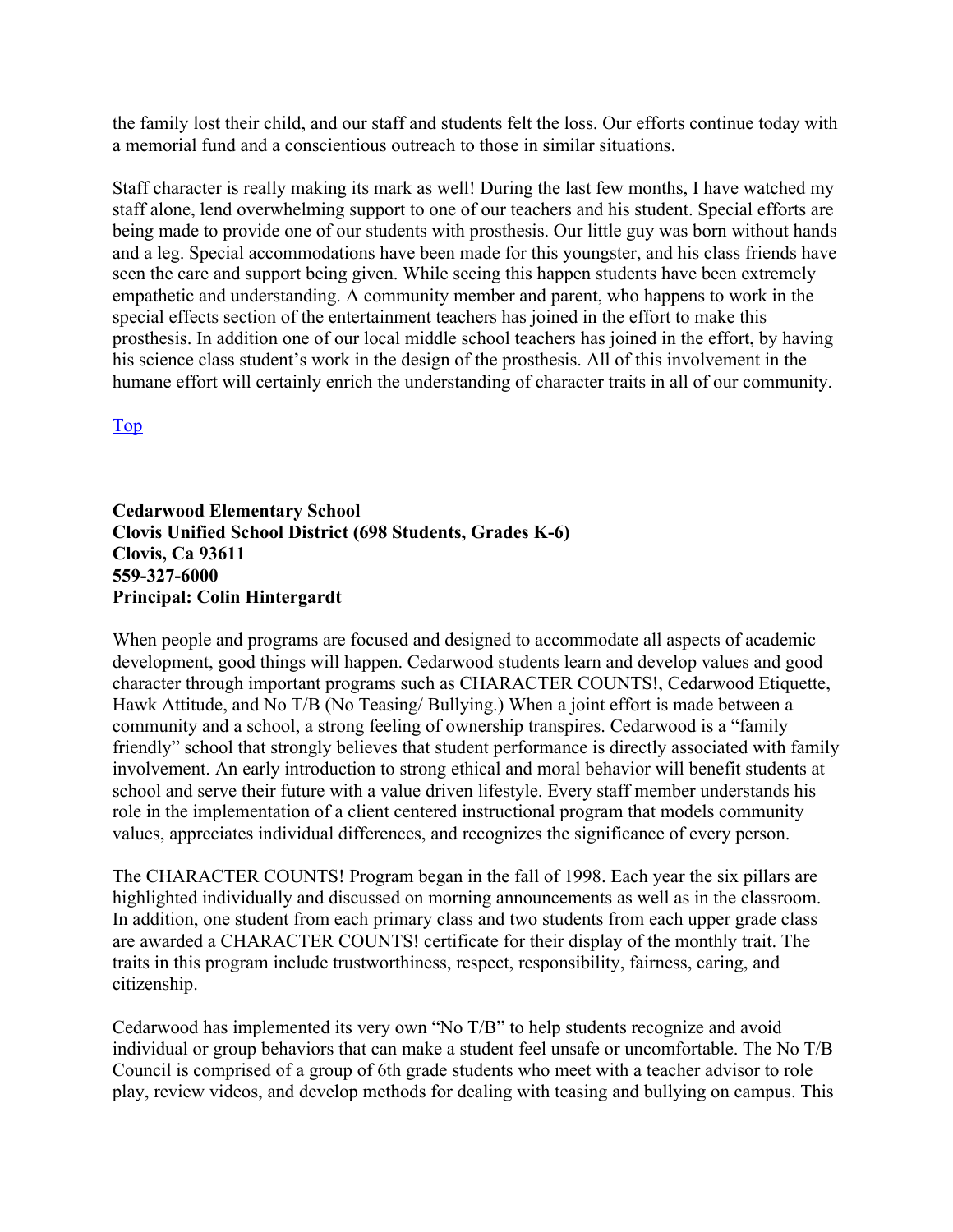council is then used in peer counseling situations with kindergarten through sixth grade students. This program goes hand in hand with our Cedarwood Etiquette Program. Promoting appropriate behaviors in students is a key concern of the Cedarwood community. Thus, Cedarwood Etiquette was initiated to influence a student's behavior in all social situations and relationships.

Unfortunately, crime is a factor in most school communities. With this in mind, Cedarwood has implemented measures to keep our children safe on campus. The Safe School Plan is updated annually and addresses the procedures to be followed in the event of a crisis. Monthly safety drills are in practice to ensure appropriate response in an emergency situation. Our efforts to ensure a clean and safe learning environment are validated by parents in our school's annual parent SART surveys. Families in our community have yearly rated Cedarwood among the top three schools out of the thirty-one elementary schools in Clovis Unified.

To promote cohesion, our school nurse has implemented Kids' Club which is a program that targets students who deal with difficult emotional and social issues. This club is a nonthreatening environment where kids feel free to share and make bonds with peers to help them outside the group. To promote wellness with all students, the school nurse has initiated Hawk Walk. This program targets 4th through 6th grade students. The goal of this program is for individuals to not only work on their health but to also encourage each other.

Sixth grade students participate in a Buddy Program with our Functional Skills class. This program has 6th grade students working with these special education students in class, on the playground, and during special events such as Special Olympics and Break the Barriers. Students from the 4th, 5th, and 6th grade classes work with primary students to assist in classroom work and during recess as a means to form friendships. A new physical education program called GAME DAY has been implemented at Cedarwood. This program not only teaches a healthy lifestyle but how to play fair and respect your teammates and opposing teams. Important life lessons on team work, good sportsmanship and importance of exercise is the purpose of this 100 minute weekly program. The CHARACTER COUNTS! pillars have been infused into the program to provide daily reinforcements through "Words of Wisdom." "Words of Wisdom" is the cool down segment of GAME DAY when teachers further discuss topics such as participation, nutrition, team building, and etiquette.

Our school motto is Pay It Forward. Pay It Forward is not just something we say or write about it, it is a behavior that is learned and passed on. A perfect example is our Cedarwood Student Council. Comprised of approximately forty students, this group is continually involved in modeling and promoting generosity to others in our community. An annual event for the council is collecting recyclables. Proceeds from this event are used to provide gifts for the Salvation Army Star Tree. Another example of Pay It Forward is our annual canned food and sock drive. The Student Council also collects and provides personal care items for the Marjorie Mason Center and the Poverello House. The student body also collected coins and donated the proceeds to the Fresno Fire Fighters Association which cares for burn victims. Each year the Parent Club in conjunction with the student body, plans a philanthropic event to benefit a family or local cause. Under the supervision of a staff member, our Litter Getter program was started by students several years ago as a means to help the custodial staff with general campus beautification.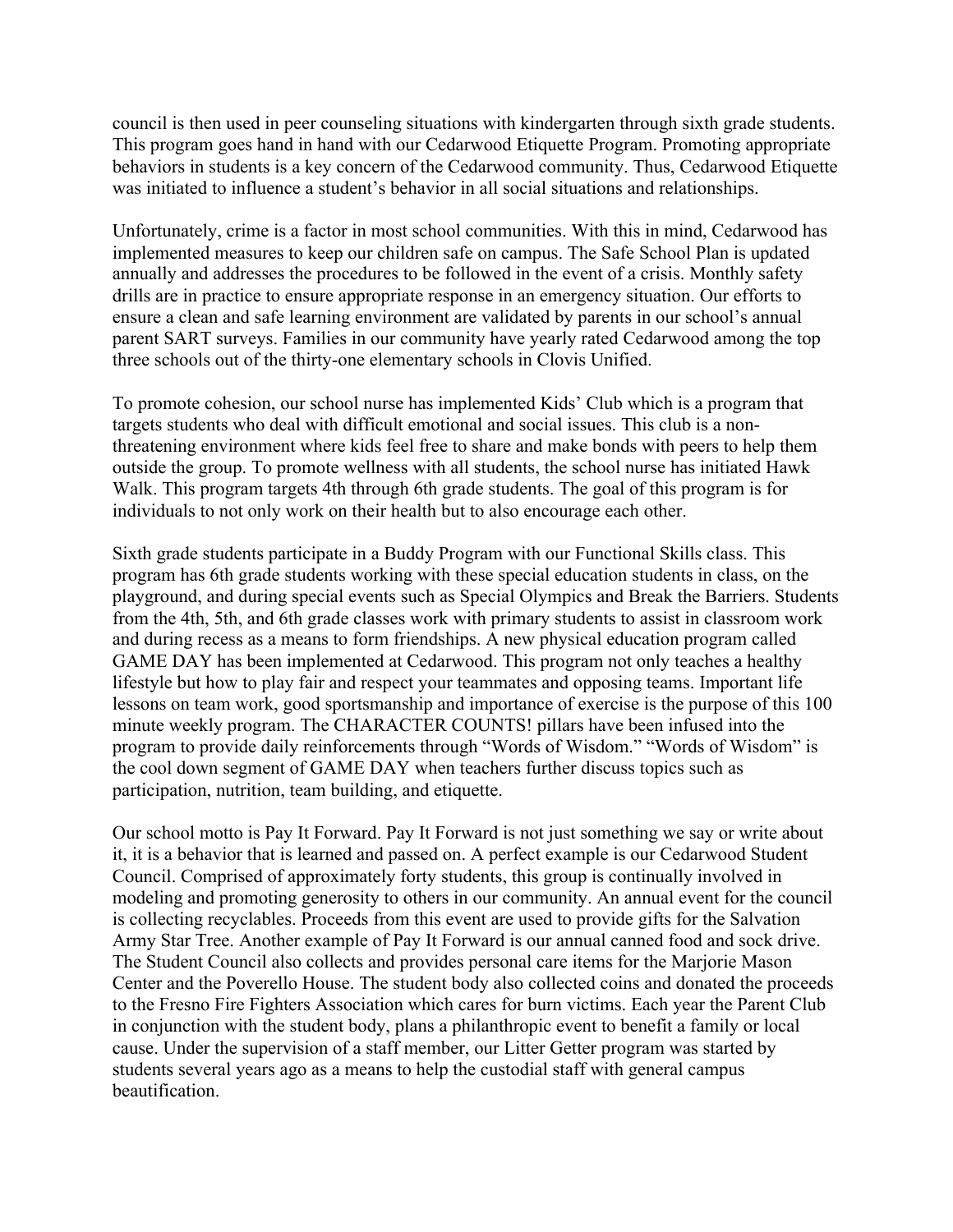#### **Centerville Elementary School Sanger Unified School District (255 students, grades K-6) Sanger, Ca 93657 559-787-2511 Principal: Lisa Houston**

Centerville (CV) School community has agreed on the core ethical values it wishes to promote through participating in the district Community of Caring (CoC) program as we believe that selfesteem is critical to the development of the whole child.

CV School and its staff are intentional and proactive in addressing character education at all grade levels as we concentrate on one value for a two-month period. Each classroom has gradelevel appropriate literature and videos that exemplify each of the five character traits. Each classroom teacher goes above and beyond the district-required activities to design and teach lessons that are appropriate for the needs of their individual classroom. Our Student Council plans activities for our weekly school meeting around the flagpole that unite our school as a CoC. The activities range from songs, to skits, and even famous quotes that inspire us to be better community members.

CV takes great pride in our school. Classrooms are responsible for choosing, planning and maintaining much of our landscaped and garden area. Local businesses provide financial support, plants and workers to assist us in maintaining our beautiful site. Plans have been drawn up to further enhance our landscaping. We will be installing sprinklers, benches and new playground equipment with the help or our community. Parents volunteer to help paint, maintaining our game fields, donate sand, weed gardens and develop new landscape areas. Our PTA has donated red (our school color) trashcans and has set aside money for future beautification projects. Each classroom has a designated area of campus to maintain and keep clean. It is important to note that in the next few months we will be doing extensive further work on our fields with community sponsors, and our parents and staff will contribute time and materials to help us provide a top quality and safe facility for our children.

Additional programs that instill solid character elements are Second Step, Friendship Club and Special Friends. Students in these programs are given opportunities to work through situations prompting positive behavior and responsible decision-making. Students are provided safe environments to self evaluate and peer problem solve. These opportunities lead to students making better social and behavioral choices in the future. Special Friends and Friendship Club are early intervention programs originally funded through the State Department of Mental Health. These programs provide services to our at-risk kindergarten through third-grade students.

CV makes it a priority for students to contribute in meaningful ways to the school, to others and to the community. Students have adopted needy families in our community, which reinforces our CoC values. CV is very proud of our success story with at-risk students, including a small

Top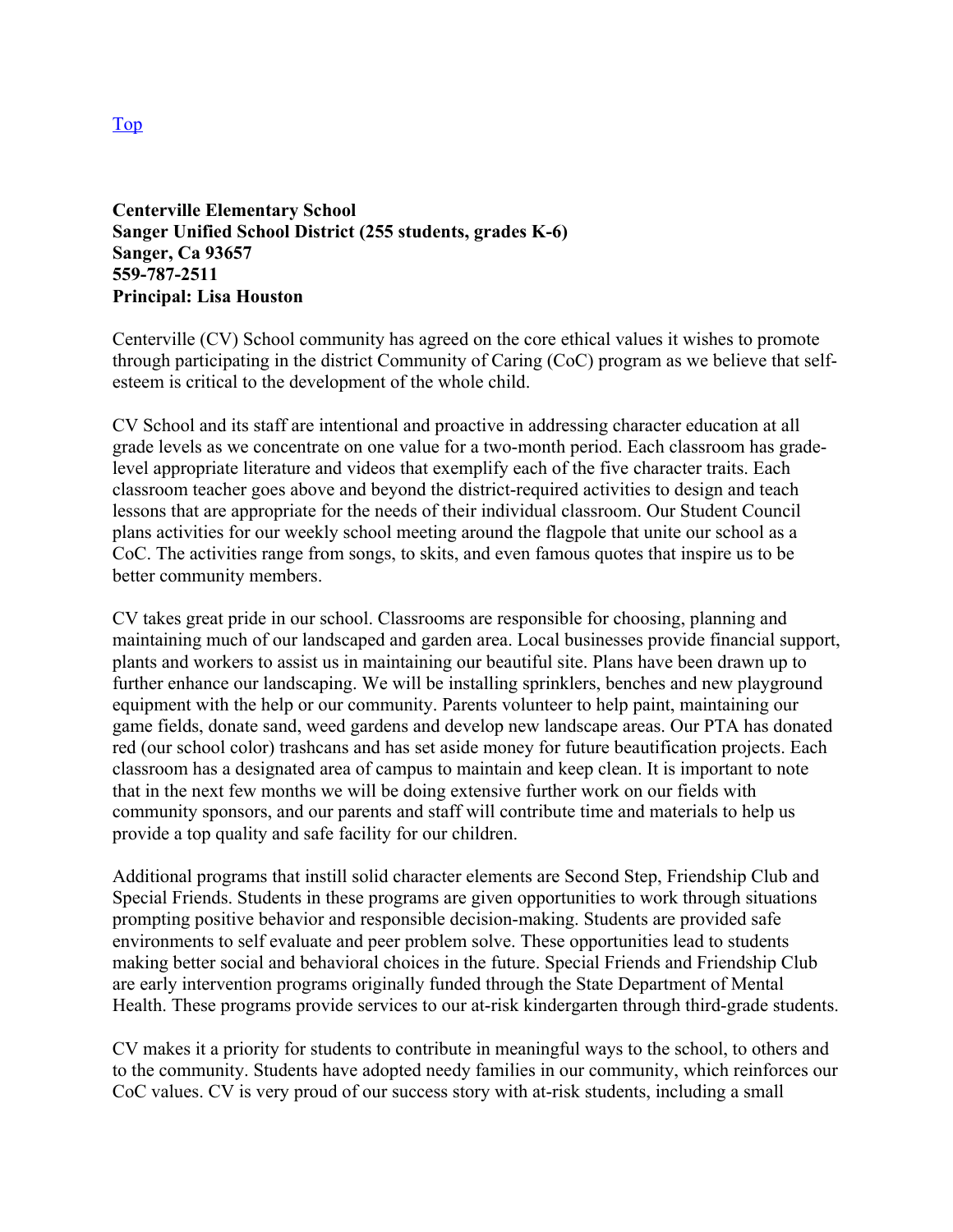percentage of homeless that are living in tents and cars within our boundaries. We have collected money for our local children's hospital, fire, hurricane, and tsunami victims. Other opportunities to give have come through holiday food drives, Toys for Tots, Coats for Kids and periodic cleanup and tree plantings at our local China Creek Park. Fundraising events become community affairs and are strongly supported by staff, parents and community members.

Top

#### **Fugman Elementary School Clovis Unified School District (527 Students, Grades K-6) Fresno, Ca 93730 559-327-8700 Principal: Sharon Uyeno**

In 1998, CUSD adopted a character education program based on William Bennett's book, The Book of Virtues, which is widely utilized today. Core ethical values are designated monthly and each classroom is involved in lessons and activities or discussions related to the following six pillars: trustworthiness, responsibility, respect, fairness, caring, and citizenship which form the basis of good character. Fugman is committed to character development of these values referred to as "character traits." These traits are defined in terms of behaviors that can be observed in the life of the school.

Fugman community values good character with the six pillars displayed throughout the campus with the motto: Treat others the way you want to be treated. References to the pillars of character at all school wide events, assemblies, and award presentations. Fugman strives to effectively communicate and inform all stakeholders of character development through a variety of venues: site/classroom websites, Weekly Marlin Messenger, CUSD Today, Parent-Student Handbook, newsletters, School Accountability Report Card, School Site Plan, and flyers. From the first good morning greeting from the custodian or office manager to the afternoon farewell by the bus driver or crosswalk volunteer, respect and a positive environment are reflected in our behavioral expectations. Character Counts! is our cornerstone program at Fugman.

The school staff takes deliberate steps in developing character, drawing wherever possible on practices shown by research to be effective. All stakeholders take pride in maintaining a clean, safe, and well-managed learning environment free from drugs, alcohol, crime and violence. Grounds and buildings are maintained well with all repairs promptly attended to for safety. Each classroom monitors their assigned "clean up area" and Clean Campus Inspections are conducted by both parents and the Student Council Grounds Commissioner. A classroom numerical score is provided school wide on a weekly basis by the Commissioner.

All students (K-6) participate in Red Ribbon Week activities focused on "Just Say No to Drugs!" in October and receive instruction in "Too Good for Drugs," for grades K-5.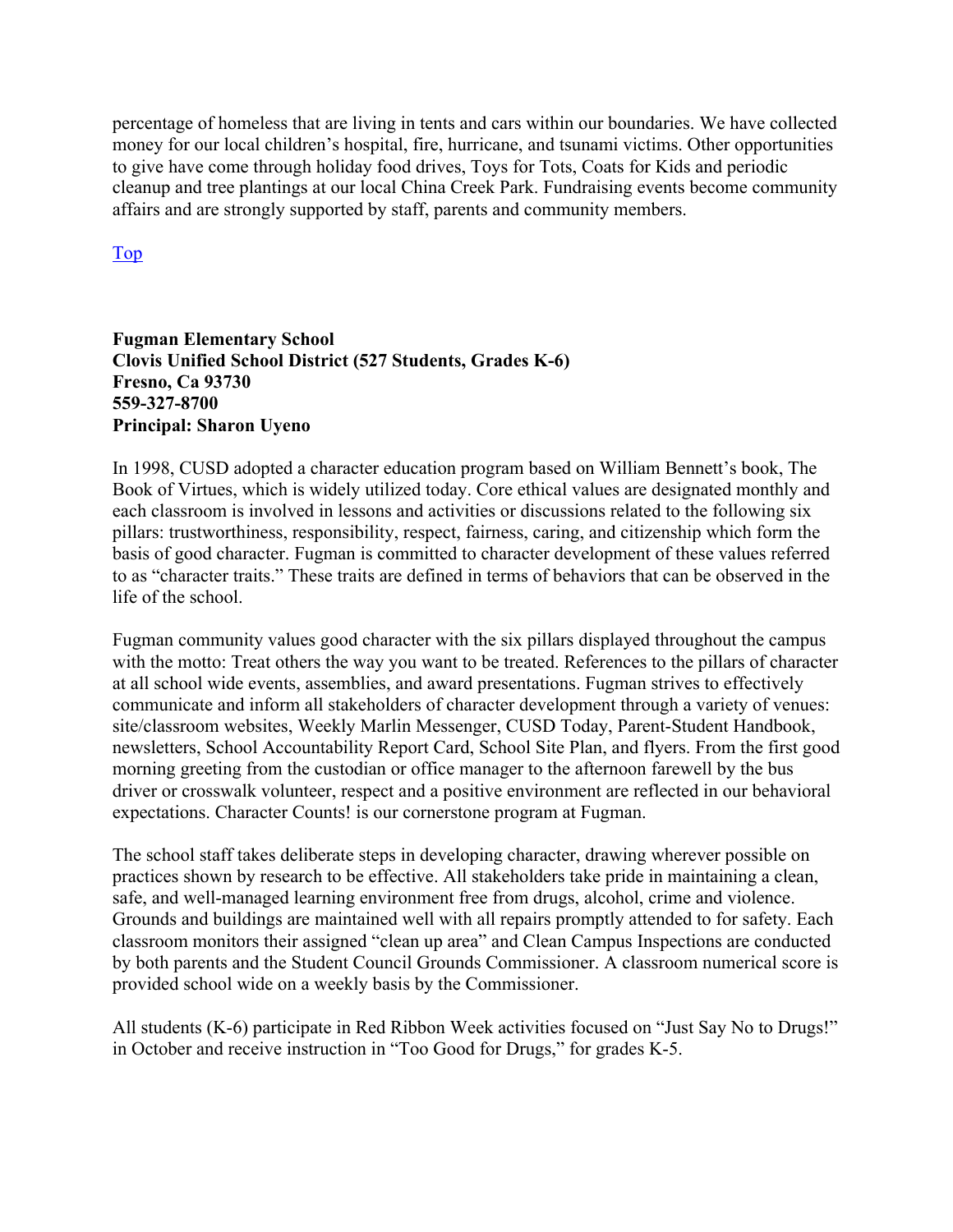We have utilized the Character Counts! Program as a basis for all school wide positive discipline. Rules and expectations are clearly posted in classrooms. A school wide reward and consequence system is enforced. Teachers use positive reinforcement strategies such as spell outs, team points, individual incentive tickets, and marbles in the jar to encourage positive classroom behavior. Stakeholders are readily aware of our systematic multi-step discipline policy that aligns consequences directly to our Character Counts! system enabling efficiency and effectiveness with minimal loss of instructional time due to lack of disruptions on campus.

The school community acknowledges that students must learn by doing. To develop good character, students need numerous and varied service learning opportunities to apply values in everyday situations, interactions, discussions. For example, Student Council and Human Relations Council meet bi-weekly to identify and resolve issues among students using Character Counts!. They develop respect and trust for each other as they problem solve student relational issues. Human Relations Council focuses on the understanding of diversity and Character Counts!. They complete and analyze surveys to improve relations with peers on campus. Teachers trained to teach Bully Proofing Your School Program, report improvement in students' interpersonal communication skills and respect for each other's differences. Classroom meetings and student led forums address issues concerning friendships and inappropriate behaviors. Teachers facilitate using questioning strategies and relate behavior to the pillars of character. These student forums establish pledges which include character values and recite them prior to every meeting.

Fugman provides a comprehensive and varied co-curricular program. Students who participate establish a commitment and relationship to peers and adults. Their learning experiences strengthen character and promote self-esteem. For four consecutive years, 100% of Fugman students in grades 4-6 participated in a minimum of one co-curricular activity. These include athletics, choir, band, orchestra, Safety Marlins, History Day, Robotics, Destination Imagination, Science Fair, Library Monitor, Cafeteria Helper, Cross Age Tutor, Campus Beautification, Intramurals, Cheer, Drama, Art Contests and Essay Contests. Programs for recognition of student achievement and citizenship are designed so each student has the opportunity to be recognized.

School wide training of character values and curriculum is provided to each new teacher. Teaching guides and videos are available in the Library Media Center. All of our coaches center their teambuilding on the pillars of character. The athletic teams display character value mottos on their team shirts.

Fugman provides opportunities for students to apply the values we associate with good character. These activities provide opportunities for student action and character building. As Aristotle said, "when we do good things then we become good people."

Top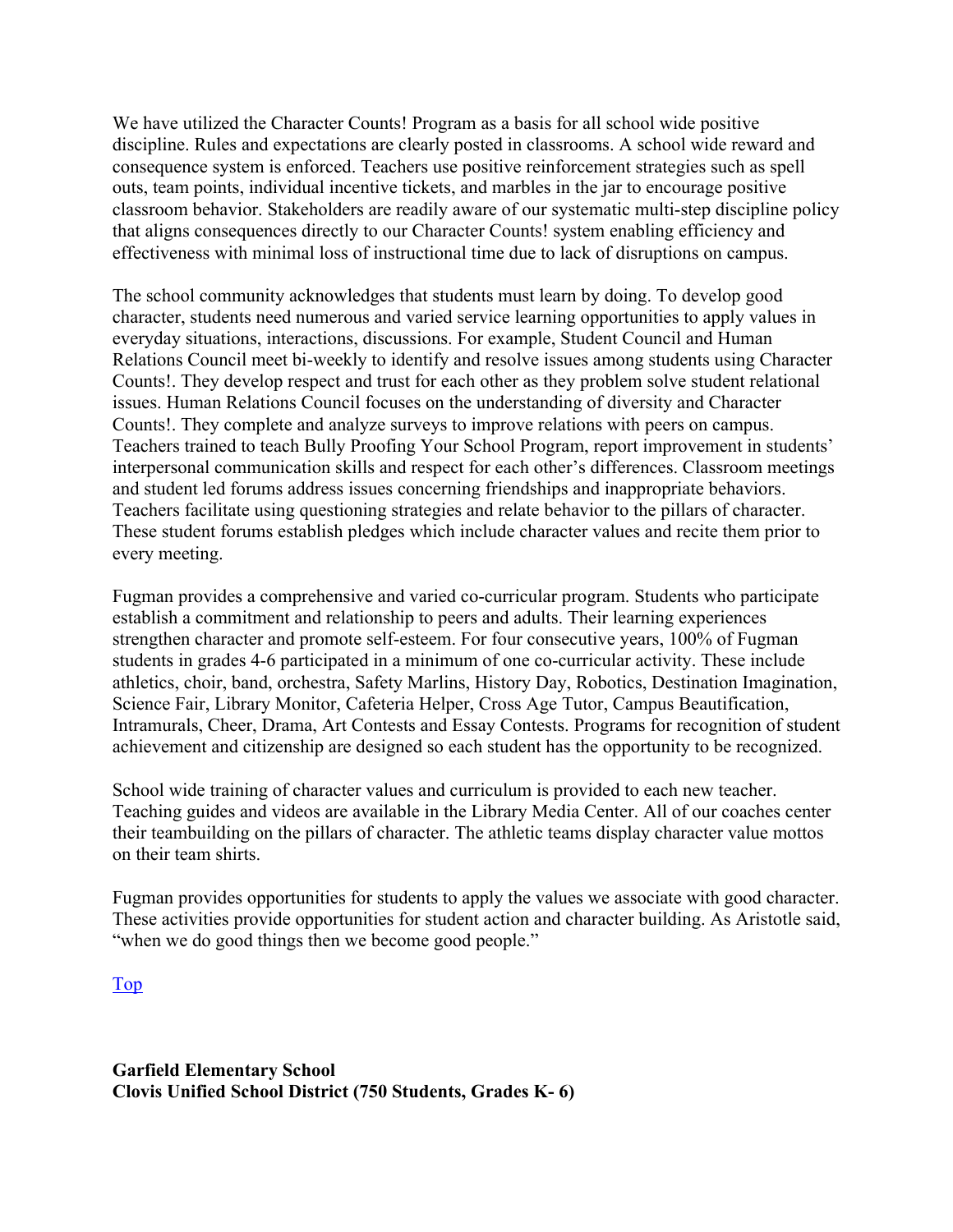#### **Clovis, Ca 93619 559-327-6800 Principal: Jessica Mele**

The Garfield Community agrees that the tenets of the school's core values are based on the belief that every child has access to a rigorous curriculum in a safe, positive environment where Character Counts! Good character is the foundation upon what our values are built upon and it is the basis of teamwork. According to John Maxwell in his book The 17 Laws of Teamwork, "Anytime you desire to build a team, you have to begin by building character in the individuals who make up the team."

Morning announcements include blurbs about good character. Every Friday students' names are drawn from a basket of Good Character Cubs and are awarded trips to the treasure drawer. Garfield's Health and Wellness coordinator meets with the teachers from every grade level helping them develop lessons that integrate positive character traits into classroom lessons. She is also responsible for validating the evidence files of our school programs such as DARE, Tobacco Prevention, and Game Day Physical Education Program. Two years ago Garfield's peer counselors developed and implemented a No-Teasing/ No Bullying policy that is strongly enforced. The peer counselors present lessons in every classroom and are available for students anytime.

Conflict resolution lessons provided by the Alta Sierra students to all of the fifth and sixth grade classrooms help students work out differences in a peaceful manner. Every October, the Health and Wellness Committee plans the Red Ribbon Week. This is a week-long celebration of what positive things our CUBS are doing to make their bodies healthy and drug-free. Awards are presented for good and healthy character posters, raps, and essays and are announced throughout the week. Refusal skills provided by the Buchanan High School Peer Counselors help our fourth graders say no to drugs, tobacco, and alcohol. Primary students create posters, write stories with morals, and role play.

For the last 13 years, Garfield parents, students, and staff have sponsored the Giving Tree in November and December by adopting different schools in the impoverished areas of Fresno and Clovis and providing gifts and food for the students and their families. This past year over 600 gifts of clothing and toys were collected, wrapped, and given. For the last two years in January and February, our Fellowship of Christian Athletes collected clothing and toiletries for the Marjorie Mason Center and presented them to the families living there. Grades 5-6 representatives from the Student Council served food this year at the Poverello House and came back to report how good they felt after seeing how many children would have gone hungry if the Poverello House did not provide meals.

Put-downs are never accepted. Students are taught to be kind, courteous, and considerate to each other as well as the adults on the campus. As a result, there has not been a single intentional physical incident at Garfield in three years. Because Garfield houses three classrooms of Deaf and Hard of Hearing students ranging in grades from pre-kindergarten to sixth grade the CUBS have become more aware of students with special needs. The deaf students are mainstreamed for part of their day and participate in all of the co-curricular programs such as: sports, Science Fair,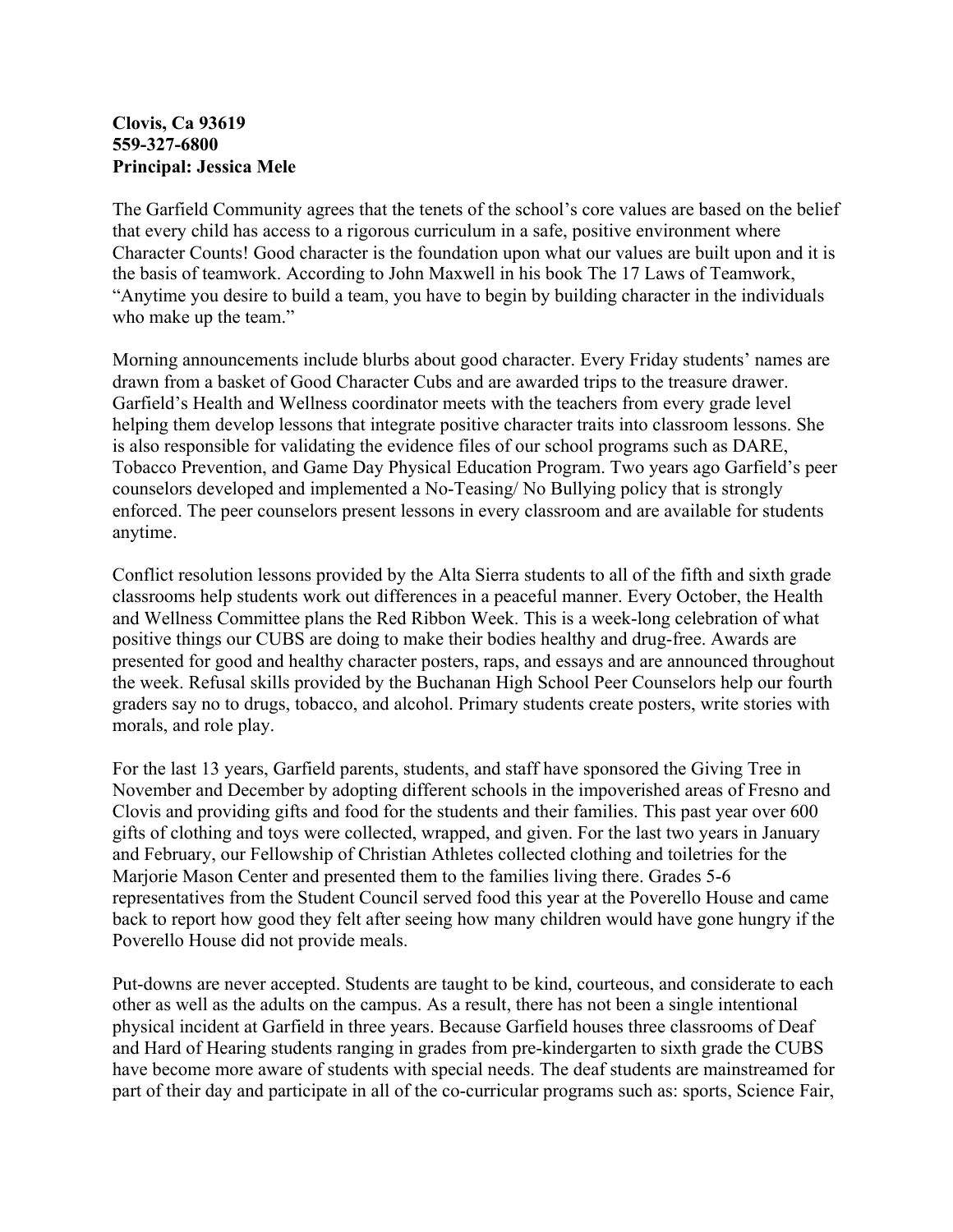History Day, Destination Imagination, and Robotics. Deaf interpreters are provided to promote participation. The Garfield Special Education Center (GSEC) located on the Garfield Campus is also part of the school. The GSEC students in three classrooms are medically fragile and are not able to be integrated into the mainstream classes. To make all students feel included, students from the general education classrooms reverse mainstream into the GSEC classrooms helping with art, music, plays, and story reading. This has become a wonderful learning character building experience for our general education students. There is a waiting list for students to volunteer at the Center.

Upper grade students keep a personal responsibility (PR) card in their desks. If the (PR) card is maintained through positive behavior, the students then participate in a special event at the end of each quarter such as bingo for prizes, trips to John's Incredible Pizza, roller-skating, or a movie.

The Garfield staff set consequences for those students who exhibit poor examples of character. For example teachers ask their students, "What would have been a better choice?" The student has the opportunity to explain what they could have done to make a positive character and value demonstration and given the opportunity to correct the negative choice. If the student continues to make poor choices, then a peer counseling referral can be made. The Garfield Peer Counselors are part of the Human Relations Committee who meet on Wednesdays and have gone through a three-month certification through the Buchanan High School Peer Counseling Program.

Staff and parents of the Multi-Cultural IDAC Committee meet four times a year to plan and discuss ways for the Cubs to become more familiar with other cultures. In May of each year, everyone celebrates Passport to the Future. This is an accumulation of these cultural units of study. Musicians, speakers, and dancers are invited from other elementary and secondary schools to perform. A fashion show displaying clothing from 23 different countries was presented last year and was a huge hit. Plans this year will include an international food fair and a presentation of flags from other countries.

Top

**Gibson Elementary School Fresno Unified School District (413 Students, Grades K-6) Fresno, Ca 93711 559-451-4500 Principal: Helen Cabe** 

The mission statement at Gibson Elementary is to provide excellence in education to all students, to promote success and greater student achievement through high expectations, and to develop responsible, contributing citizens. Promoting this mission statement, Gibson has adopted the character education program CHARACTER COUNTS!. The identified character traits can dramatically improve the ethical quality of our students' decision-making process and thus their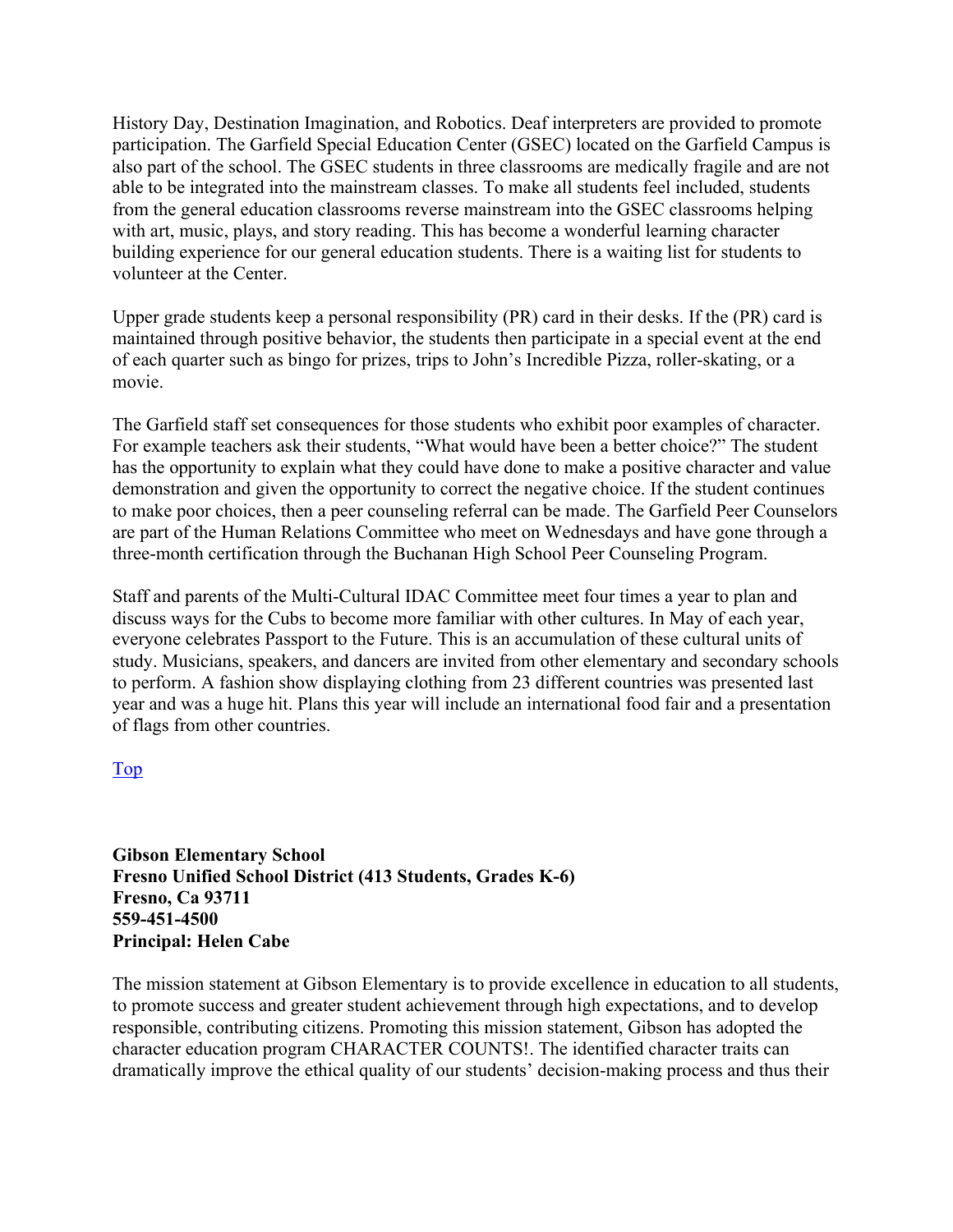character and lives. In order for children to achieve at their highest level, we strongly feel emphasizing character to our students is a necessity both in and out of the classroom.

As you walk though our small campus, there are poles in the corridors painted with the six CHARACTER COUNTS! colors: Trustworthiness- blue, Respect- yellow, Responsibility- green, Fairness- orange, Caring- red, and Citizenship- purple.

These six traits are introduced and taught to our students every day during the school year. Each Wednesday, students and staff wear the specified color corresponding to the identified monthly trait. Teachers choose a student from their class whom they feel represents the specific monthly character trait. During lunch on this day, the selected students sit at the CHARACTER COUNTS! table. To highlight the specialness surrounding the CHARACTER COUNTS! table, the table is placed on the stage for the entire student body to view and it is colorfully decorated.

Fourth through sixth grade students are recognized for academic achievements during a school wide assembly for all those who have earned high honor, honor, or merit status. Each student is announced and stands on the stage as they receive their appropriate pin. A separate assembly honors those students who have perfect attendance with no tardies. At this time, the local Kiwanis Club donates bicycles to two lucky students that are drawn randomly at the end of each quarter.

The Block "G" Award is given out each semester to students in the fourth through sixth grade to recognize their academic and extracurricular achievements. The award is based on various achievements which include honor roll, citizenship, perfect attendance, sports, and extracurricular activities. Some of the activities that are offered at Gibson are student safety patrol, chorus, band, student council, fine arts faire, talent show, Geography Bee, and Peach Blossom.

Over the past few years, students have been given the opportunity to participate in after-school activities. These activities have included drama, dance, ceramics, sign language, cheerleading, science, cake decorating, and many others. The most interesting and widely attended activity is broadcast/ journalism.

On a weekly basis, students volunteer their recess time to help in the cafeteria and on the playground. Eight students assist the cafeteria staff by wiping down tables after lunch. It is such a coveted position that we have to rotate sign-ups every week. Our primary students donate their time by picking up trash on the school grounds during their lunch recess. The privilege for our fourth grade students is to pick up leaves that fall in the winter. Teachers choose eight different students on a weekly basis to rake and pick-up leaves around campus.

Our daily announcements are done by members of the Student Council. An officer is given the opportunity to announce for an entire week to the student body. We have a fall and spring Student Council in which students give speeches to the entire school to earn their vote. Having two different Student Councils during the year gives more students a chance to serve in office. This is a fun and exciting event for all participants that choose to run for office.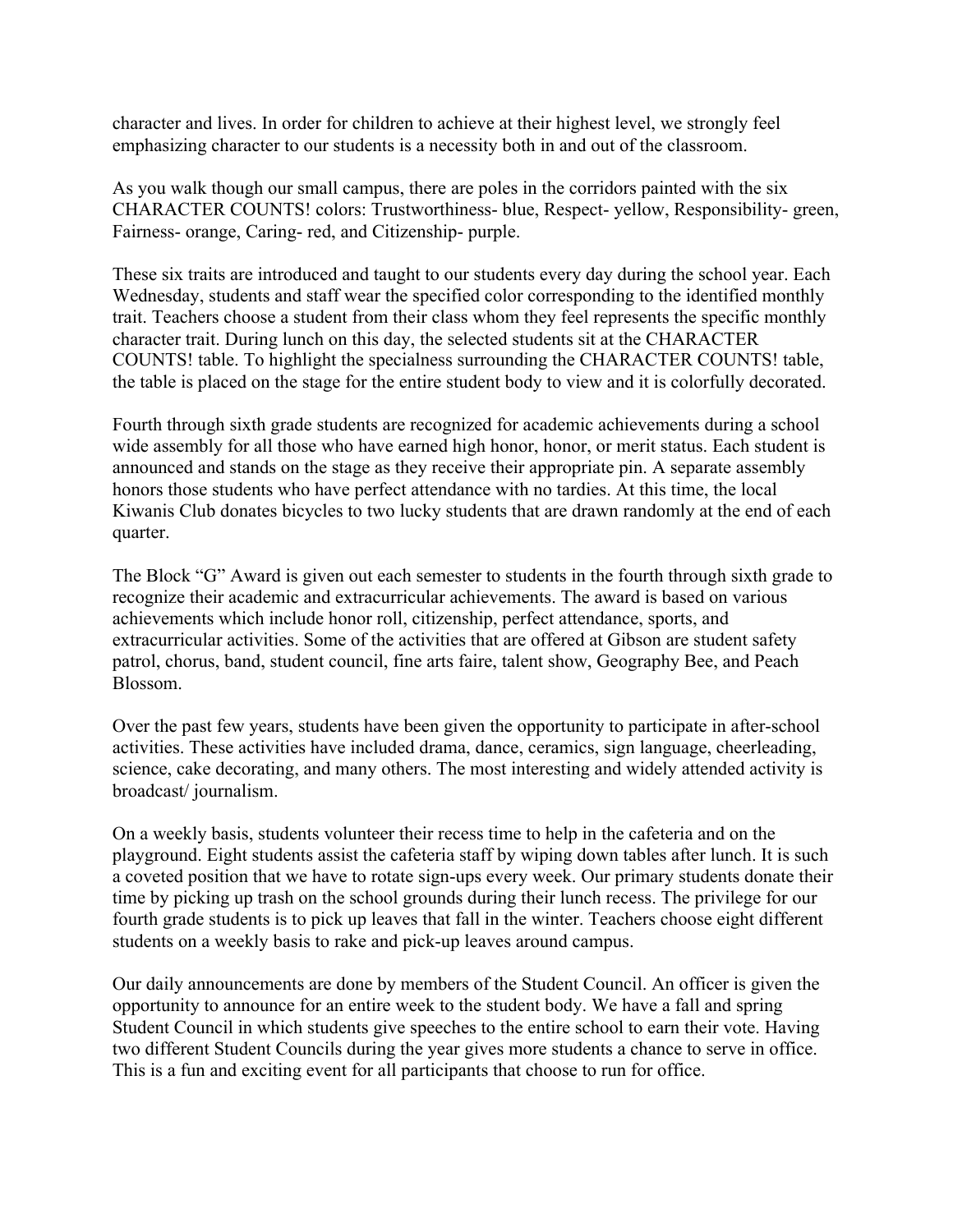Gibson was also chosen to participate in the Schoolcents Program through Fashion Fair. As a part of that program, the school was able to donate twenty-six Holiday Buckets of food to needy families within Fresno Unified. Families donated food and other items to those that were in need. In February, we have our annual prescription eyeglass drive with the North Fresno Lions Club. The students are empowered to proactively recycle and build core values for all phases of their lives.

Top

#### **Harold L. Woods Elementary School Clovis Unified School District (664 Students, Grades K-6) Clovis, Ca 93619 559-327-8800 Principal: Tracy Smith**

Harold L. Woods Elementary School believes that a curriculum in character is just as important as a curriculum in knowledge. We realize that we are not only cultivating the minds of students, but instilling morals and ethics that will aid them as lifelong learners. As a part of the Clovis Unified School District, Woods Elementary actively promotes the Character Counts! program.

One of the traits Woods Elementary has put increased focus on this year is respect. We have created "respect agreements" which encompass the following four areas: Student to Student, Student to Adult, Adult to Student, and Everyone to Woods. These respect agreements were created for the whole school, as well as individual classrooms, using input from all involved parties. Their purpose is to serve as a constant reminder of the proper way to treat others; being mindful of their emotions, property, and physical well-being.

We are aware of the growing diversity among students in public schools and the possible cultural barriers they may face. Instead of dealing with issues as they arise, Woods has begun educating students and staff alike in the areas of cultural diversity awareness.

This is an idea which we feel has taken character and citizenship to a new level. We are no longer focusing on the similarities of students to promote positive social development and group cohesion. Instead, we are recognizing the differences that make us all individuals. This way we are modeling the true meanings of fairness, equity, caring and respect for others. Students learn to appreciate the positive character traits in their peers and not base their opinions on physical characteristics.

Students, parents, and teachers recently participated in a school organized "multicultural assembly" to celebrate the many cultures represented at our school. Teachers have taken it upon themselves to incorporate multicultural themes into their daily lessons. We have had guest speakers address the school about the African culture, Chanukah, and Chinese New Year. All of which have been done to show students that understanding is done through education.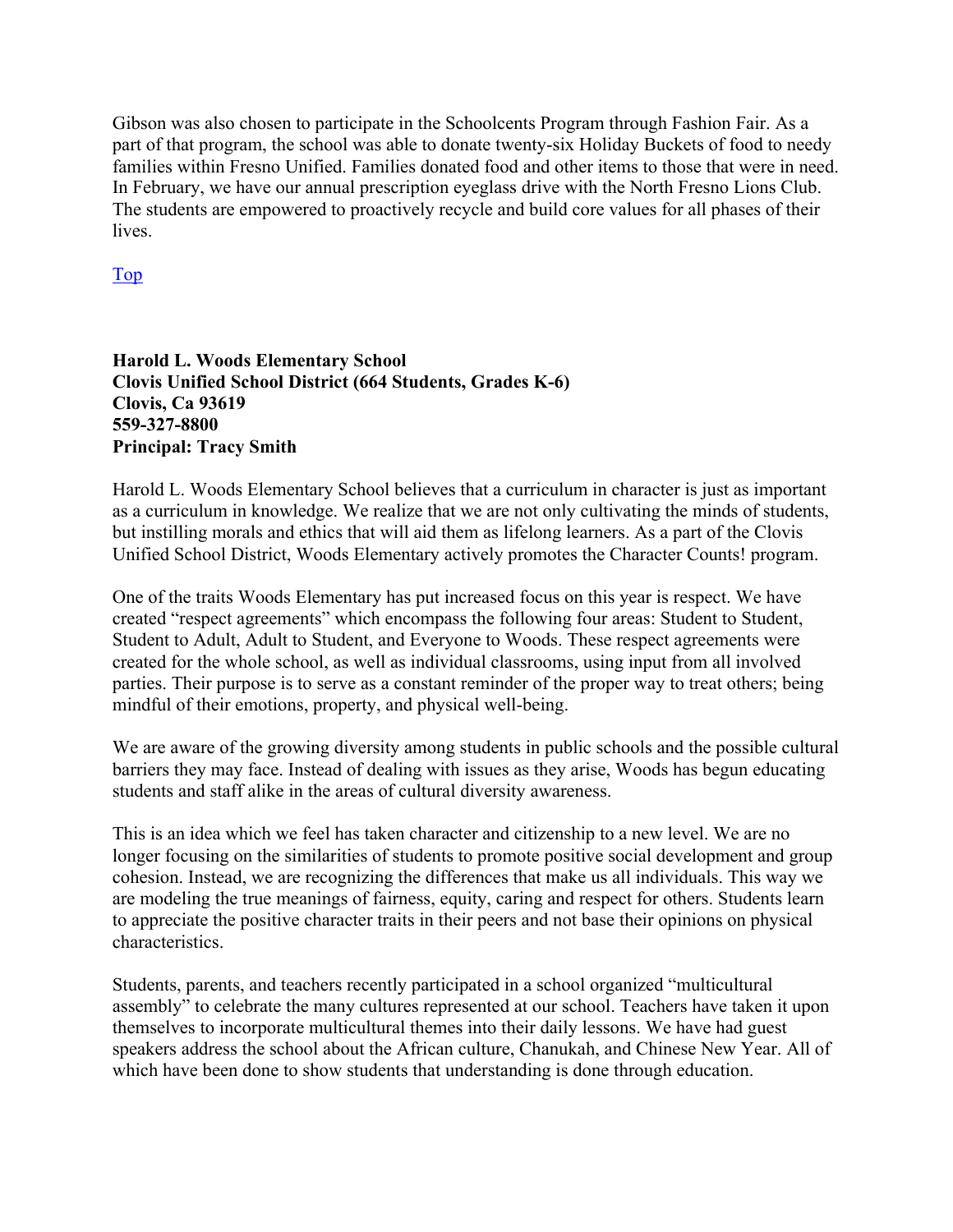We use a reward system on campus for students who do good deeds; it is called "Random Acts of Kindness". Every time a student is seen doing a good act or deed they are given an entry into a weekly drawing for their choice of a prize from our prize bin. Classes show their responsibility by having areas assigned to them to monitor for trash, we have students that volunteer to be greeters for newcomers to Woods Elementary School, and most impressively we have students who train to become peer mediators.

The peer mediator program is similar to the peer counseling programs at the intermediate and high school levels. Students go through a rigorous training in conflict resolution to assist their peers with problems they may be having. Students who are experiencing difficulties with another student or just want to talk to a peer about a situation are encouraged to meet with these mediators.

Top

**Homan Elementary School Fresno Unified School District (631 Students, Grades K-6) Fresno, Ca 93705 559-457-2940 Principal: Suzanne Jones** 

At Homan, the staff made a commitment to learn about setting the stage and modeling excellent behaviors. Last summer, the principal and support coaches attended training for GESA (Generating Expectations for Student Achievement). The staff has embraced the GESA training and they strive to create an equitable approach to educational excellence.

There are several components to the Homan Community Character Counts! program that make it an exceptional educational program. The components are as follows: values across the curriculum, ongoing training, support for staff, peer mediation, and family and community involvement with service learning. Teachers have made the commitment to model core values and provide positive recognition for students. We have activities that promote student awards and parent involvement.

At Homan Elementary School character education is promoted on campus throughout the entire day. Our morning announcements include our values and support specific examples of behaviors that are aligned with our character education of excellence program. Students are reminded that caring students help keep the school clean and responsible students turn in their homework as well as we all respect others by keeping our hands and feet to ourselves. In addition to our character reminder we salute the flag to show respect for our country. We have a peer mediation program, where students work with other students to solve problems and differences. These students carry a clipboard, wear special shirts and keep a log of all conflict resolutions. These are a few examples of how we support Character of Educational Excellence.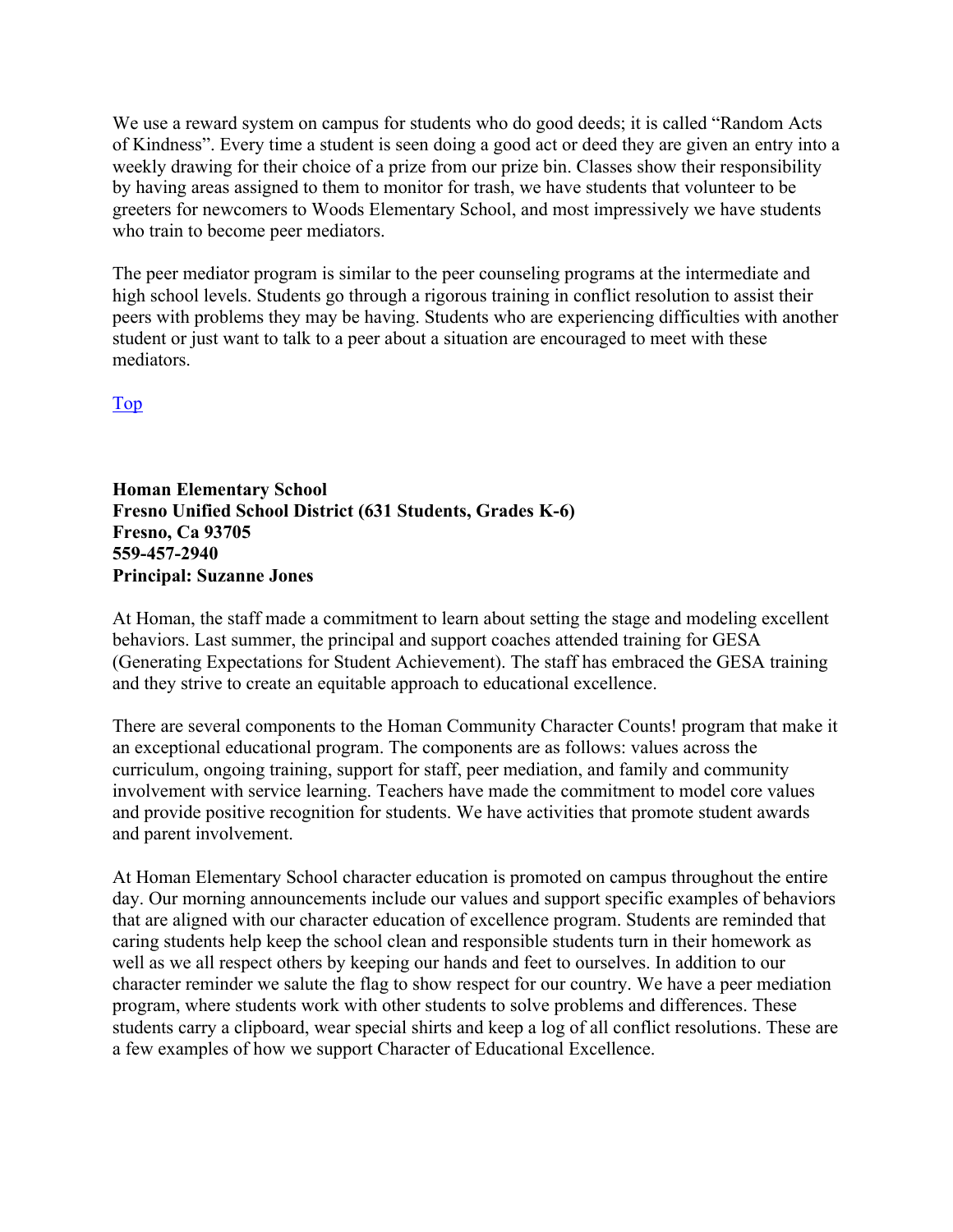Our classified staff takes an active role in making sure students recognize the character value of the month. One of our expectations within the staff is that we model GESA (Generating Expectations for Student Achievement) everyday. Teachers have often given us feedback as to how they are able to implement a particular value into the core curriculum or writing lesson.

Our staff has made it a daily practice to teach our students right from wrong. Our school wide discipline policies reinforce that each student must treat one another with dignity and respect. We continue to strive to connect students to our school because creating students with excellent character will create productive citizens with a caring attitude for our Fresno community.

Top

**Jackson Elementary School Sanger Unified School District (440 Students, Grades K-5) Sanger, Ca 93657 559-875-5549 Principal: Brad Huebert** 

The mission of Jackson School is to help students become secure contributing members of our society. Our staff takes very seriously the need to explicitly teach character education on a daily basis. We have identified core ethical values as the basis of our character education program. Adopting a "direct instruction" method for our core curricular areas, our staff employ the same approach to character education at Jackson. The identified core ethical values are intentionally and comprehensively taught throughout the school's environment daily. Jackson also encourages its students opportunities for positive moral action.

Jackson School bases its core ethical values on those from a National program, Community of Caring. These core values serve as the backbone of the program and for character development. There are five main core ethical values: respect, responsibility, trust, family, and caring. Each of the five values is highlighted monthly as a focus for students and community members. The order in which the core values are highlighted throughout the year have been discussed and decided on by the staff and student representatives and is revisited yearly.

In order for students to be successful in demonstrating character traits in the five core values, teachers and staff have weekly discussions with students about targeted behaviors and actions that positively demonstrate the core values. Bulletin boards are created in classrooms displaying outcomes of class discussions. The Principal interviews students in the cafeteria at lunch frequently about what the core value of the month looks like on campus and discusses opportunities to display said values. Kids are given a chance to respond on how they see the core value and what it means to them. Tips to parents for promoting core values at home are included in monthly newsletters sent home from the school. Small skits (5-10 minutes) are organized throughout the year by students and staff highlighting the core values and positive behavior and are shown schoolwide. All stakeholders are involved in the development process of character education at Jackson.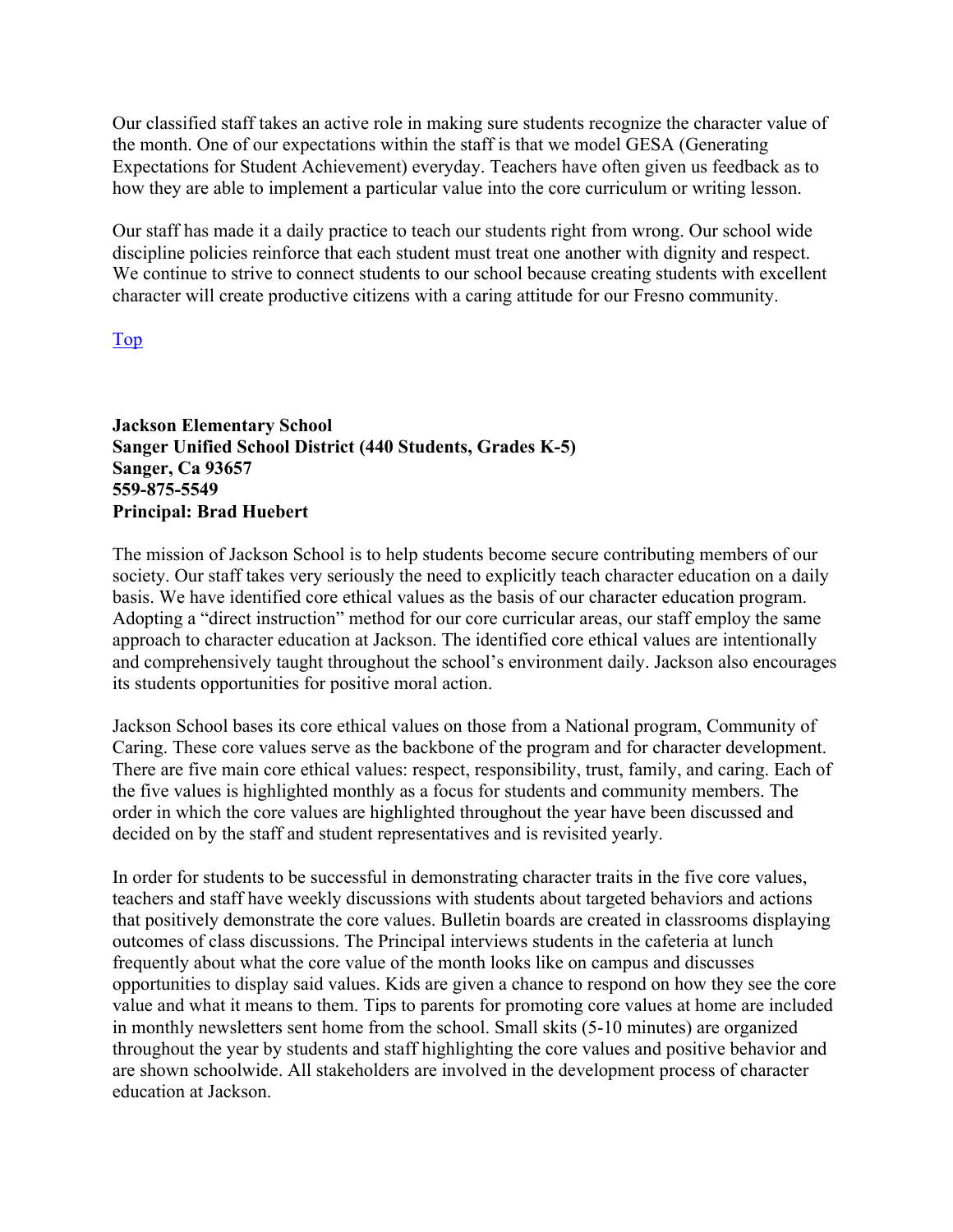Each classroom on campus displays posters of the five core values in both English and Spanish. These signs are visited frequently by teachers during mini-lessons during the day. Class discussions often follow recesses, as teachers highlight behaviors from the playground that can be learning opportunities for all. Community of Caring Club organizes and promotes skits to be held during student lunch periods for all students, and are held at least three times per year. These skits promote the core value of the month and display common problems associated with student life and the positive choices that students can make based on the core values. Teachers and staff inform parents of behavior at school on a regular basis and reward students with weekly calls home for positive reasons. Jackson School also offers a monthly schoolwide assembly, called Flagpole, recognizing a student from each classroom for displaying qualities and characteristics of the focal core value of the month. Parents are invited to attend and behaviors are reinforced at the assembly. The physical campus also promotes the core values, as murals are painted all around the school emphasizing the core values.

In order for character education to be successful, the students must be given an opportunity to apply what they have learned, first in a structured environment, then released to perform the newly developed skill in practice with feedback to gauge success. Jackson School provides opportunities for students to do just this. Classroom practices include students learning how to properly answer the phone and greet guests who enter the room. Students also take an active role in helping to keep the campus clean and appealing. Many students volunteer daily to help pick up trash and events are scheduled through the Community of Caring Club to plant flowers, bushes, and trees around campus. Students are encouraged to apply their conflict resolution skills in real-life situations. Students are trained as peer mediators and aide on the playground and in classrooms in resolving problems and conflicts that arise between students. "Caught with Character" tickets help to reinforce positive behaviors.

Top

#### **James K. Polk Elementary School Central Unified School District (650 Students, Grades K-6) Fresno, Ca 93722 559-274-9780 Principal: Karen Garlick**

In naming the school after the 11th President, James Knox Polk, we hoped to tap into the American spirit and use our rich history to teach the core ethical values of our pioneering ancestors; ethical values that have made our country great! Our school is themed on the Westward Movement and California History, and we take every opportunity to directly teach the character traits embedded in the American West; from the Spanish and Mexican culture and values inherent in California and the South-west, to the heroism present on the frontier, and the risk-taking of President Polk, who in only one term of office,"... engineered the annexation of Texas, bluffed the British out of Oregon, waged war with Mexico to take California and New Mexico, enlarged the country's land mass by a third and made the United States a continental nation."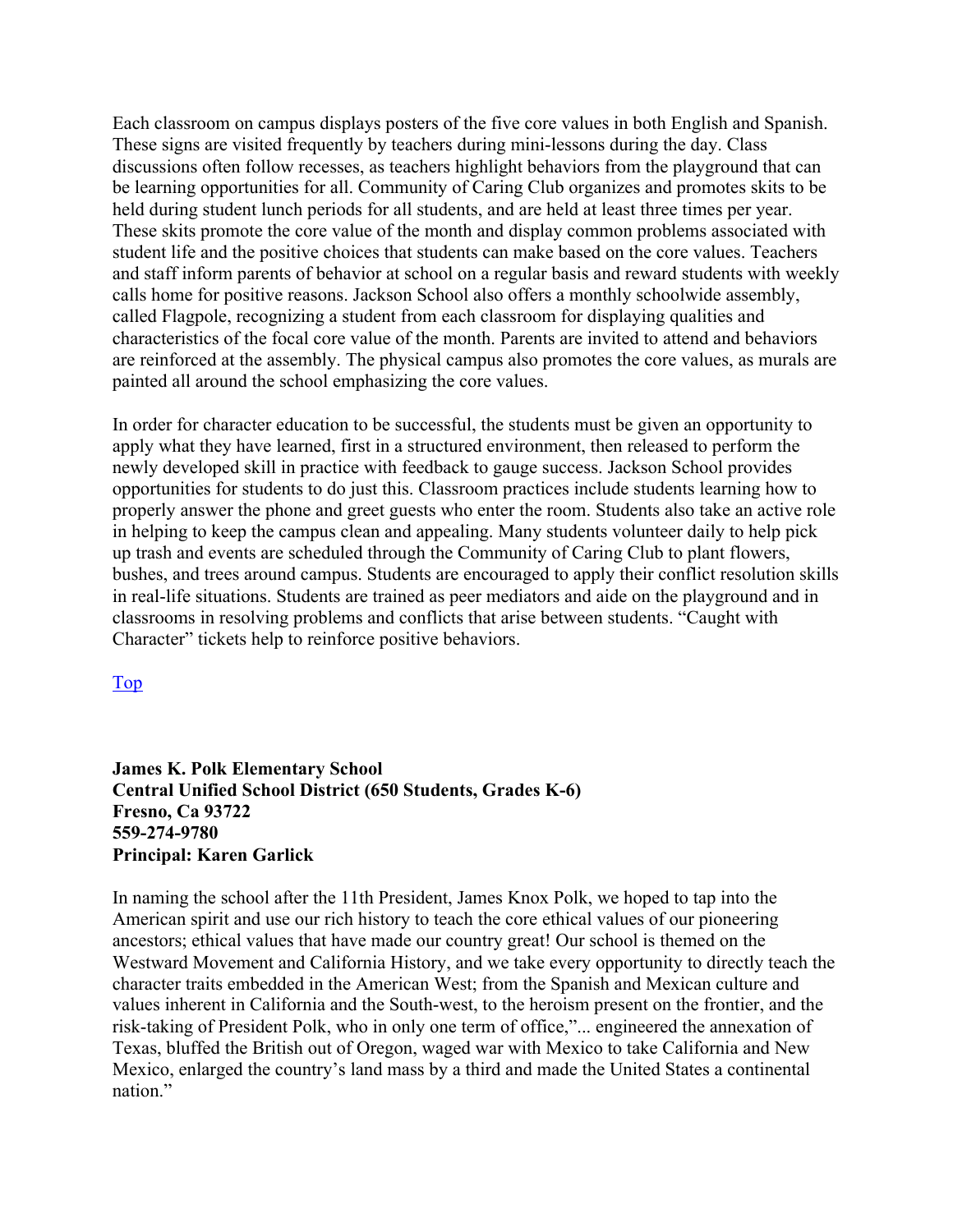We implemented full inclusion at our school and currently include SDC students in grades 1-6th in our regular education classes with support from the SDC staff. The benefits from full inclusion for our students, both regular education and SDC are truly amazing. A greater awareness has developed for the entire Polk community as we demonstrate daily that we all learn from each other, and we all have positive contributions to make. We practice the Response to Intervention Model, and meet monthly with our Intervention team to look at school-wide data to ensure student needs are being met.

We all have a family story to tell and write about! We celebrate our families' stories and adventures through writing, art, and oral interpretation. This year our sixth grade students entered the Martin Luther King, Jr. Speech, Essay and Art contest sponsored by the Fresno County Office of Education.

School-wide discipline assemblies are held during the first week of school for every class in order to review our positive discipline system. Developed collaboratively between our teachers and administration, it has been strongly influenced by Fresno County Office of Education's Leadership Academy developed by the late Jim Coiner and the Dare to Dream Program. Our students are taught to fail-forward when they make a mistake. Therefore, our philosophy of discipline is not punitive, but instead an opportunity for our students to learn. This discipline policy is published in our Parent-Student Handbook and in our Staff Handbook as well. At the end of each school year, our staff meets to review these policies and make changes as needed.

Activities to facilitate student understanding and reflective thinking about the monthly character trait and its importance in developing good citizens are provided monthly to teachers for use with their students. The character value of the month is also published and articles appear on student activities in The Polk Pioneer Press which is published weekly for the Polk community. Our Polk Pioneers of the Month are selected by their classroom teacher for their character, accomplishments, and effort during a monthly luncheon sponsored by our Parent-Faculty Club. Our Pioneers of the Month receive a portrait certificate, a free pizza lunch, and a letter of commendation sent home from the principal specifically detailing why they were selected.

Our staff continually and consistently models morals and manners for our students. We think it is important to engage every student in a positive way as they begin their day. We are ambassadors for our school, and we recognize our words and body language must be positive to project a positive enthusiasm for learning and make students want to return excited to learn the next day.

A pro-active approach is taken by yard duty to engage students in conversation and activity. Loners on the playground are drawn into activities. Structured recess at morning break has been implemented by teachers in the upper grades to ensure that all students at recess are fully included.

Good character is fostered in the classroom by such activities as character plays, class meetings, compliments, and activities built around and the six pillars of Character Counts! In Mrs. Yates second grade classroom, students display their good deeds on a "Character Tree" for all to see and learn. Second graders learn such problem solving strategies as "Walk away," "Talk it out," "Make a deal," "Tell them to stop," "Wait and cool off," and "Apologize." According to Mrs.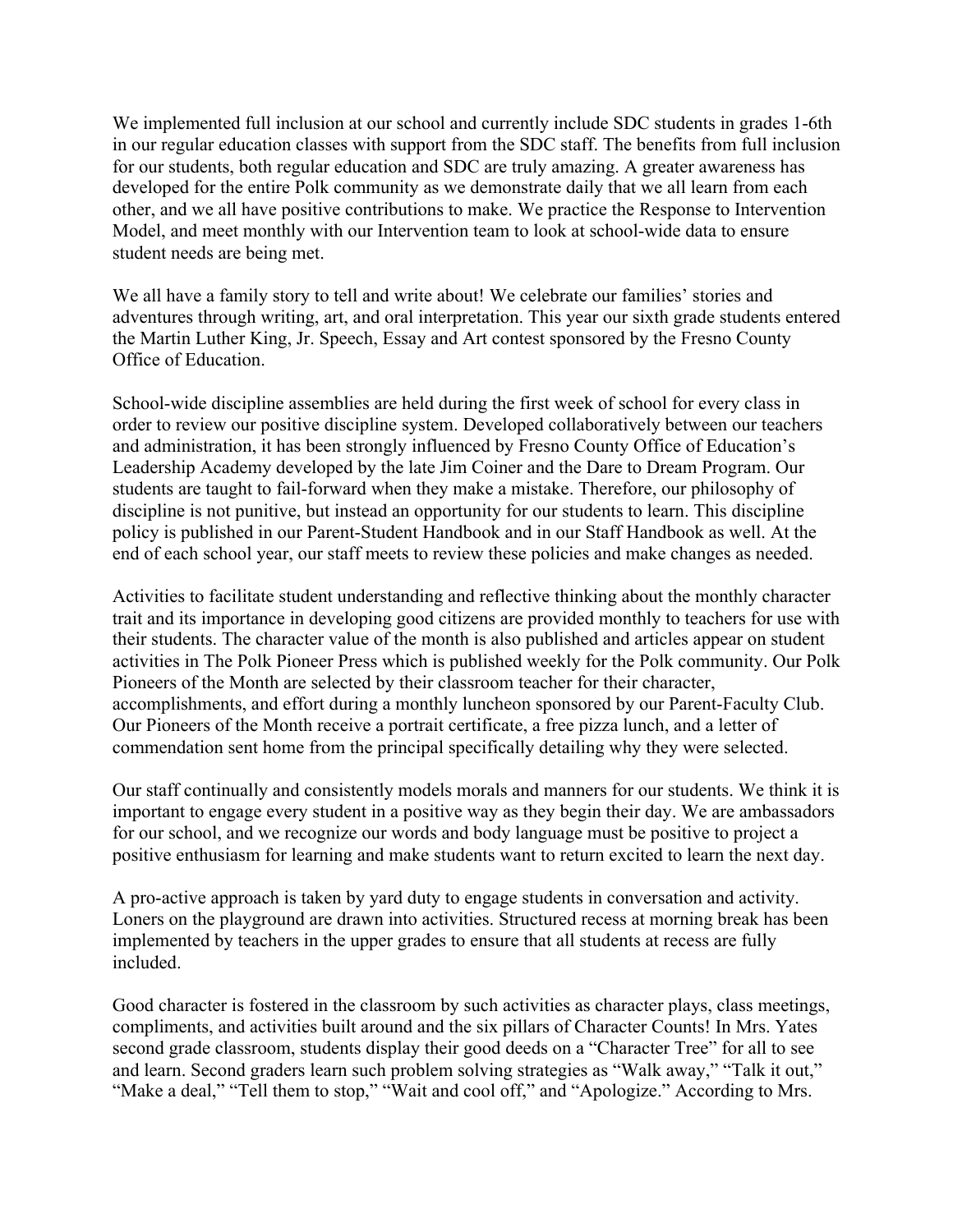Yates, "Given the opportunity for students to learn, practice, and articulate such skills in a classroom setting will assist them in developing intrinsic sense of taking the "high road" towards character building and becoming a person of positive solutions to problems in life."

Students in grades four through sixth participate in the Polk Student Body Council to foster leadership skills, problem solving and decision-making. Student Council meetings are held twice monthly. Elections are held at the beginning of the year. Students go through the nomination process and campaign speeches as well as nomination speeches are made in the Election Assembly. Each upper grade classroom sends two classroom representatives to Student Council. Student council officers conduct the meetings using Robert's Rules of Order. Suggestions and problem solving of school-wide issues are developed and brought forward to the principal. In this way Student Council acts as an advisory committee to the principal.

Through the Dare to Dream Program, 30 students in 4-6th grade develop leadership skills and participate in service learning. These students attend weekly meetings after school and attend training at Scout Island three times during the year. Dare to Dream trainers from the Fresno County Office of Education help our advisor in providing trainings and activities for these students. Students learn the five stages of leadership and the value of respect, responsibility, and resourcefulness. Under the motto, "You are what you practice," students work on team-building, communication, and service to their community.

The Public Relations Committee was established last year as a primary student advisory council. Under the direction of Mr. Gurdeep Singh, third grade teacher, students in grades 1-3 meet at lunch time to discuss problems on the playground and in the cafeteria and possible solutions. In a recent meeting, students felt that students were playing around in the restroom and using an inappropriate noise level. This particular restroom shares a common wall with two classrooms, so loud voices impact the learning environment in those rooms. Students suggested that the yard duty person monitor the restroom more frequently. They presented a proposal to the principal and the change was implemented. Instead of rotating through every 10-15 minutes, yard duty now rotates through the restroom every 5 minutes. Students were also concerned about bullying in the primary grades and the use of inappropriate language on the yard. In order to address these issues, the Dare to Dream students are planning to role-model bullying scenarios to the classes along with solutions.

Polk has been very interested in the CSUF Peer Mediation Program under the leadership of Dr. Pamela Lane-Garon. This year the program is being implemented at Polk in grades 4-6th. Student from Fresno State come to our campus weekly to facilitate and role-model for our peer mediators.

Top

**Jefferson Elementary School Sanger Unified (365 students, Grades K-5) Sanger, Ca 93657**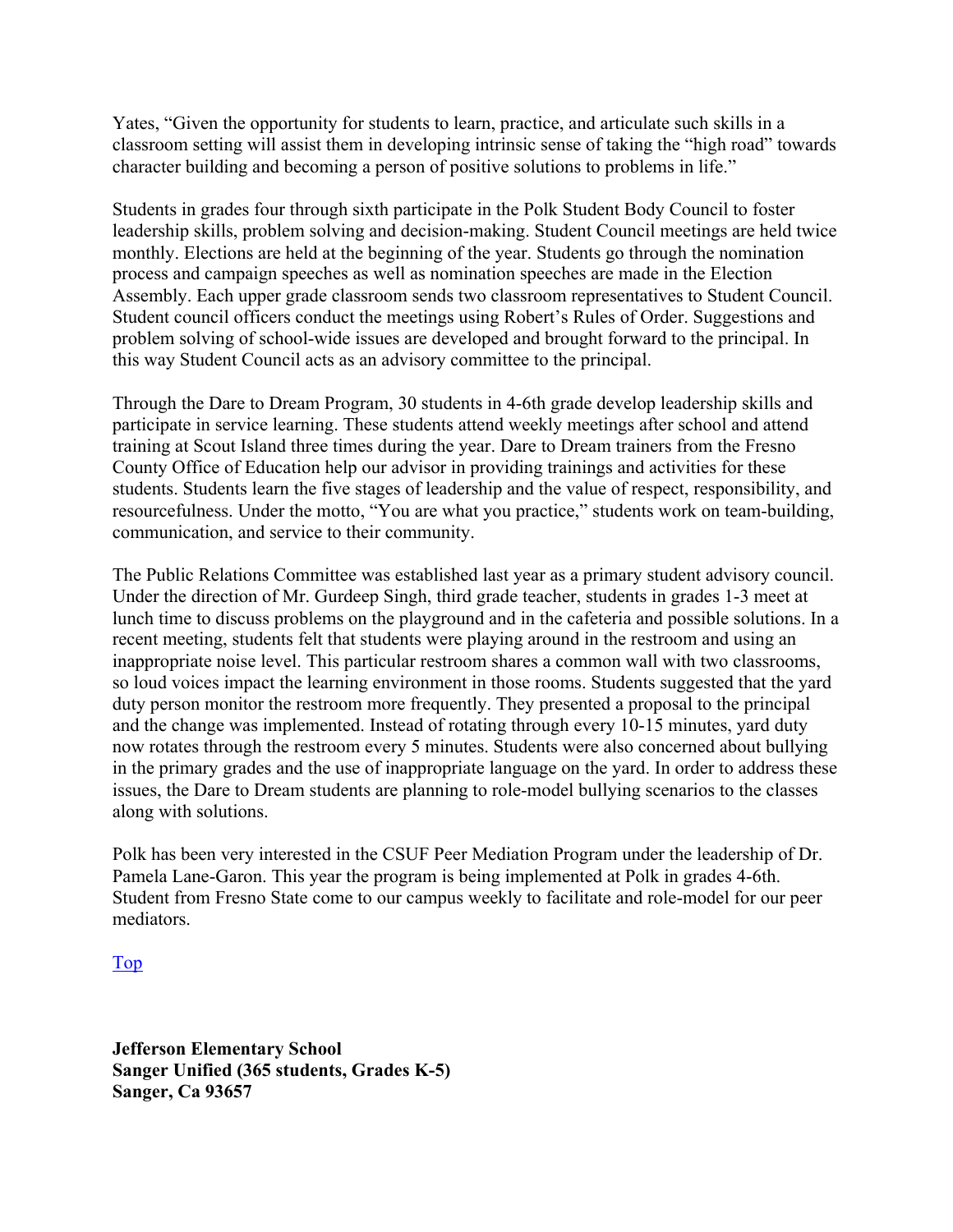#### **559-875-4591 Principal: Cathy Padilla**

Jefferson Elementary has been a "Community of Caring" school since the 1996 school year. There are several components to the Jefferson Community of Caring program that separate it from other similar programs and make it valid character education program. The components are as follows: values across the curriculum, ongoing training, and support for staff, family and community involvement and service learning, all of which are driven by the coordinating committees' action plan and site facilitator. At Jefferson Elementary, initial implementation of the Community of Caring was facilitated by the staff's willingness to implement and model these core values. From the beginning, staff members have worked to continue on going, in-spite of lack of funding support, school awards for students who model core values, family night events and other activities to promote values not only with our students, but with their families and community. The five values are displayed in both English and Spanish in each classroom and office at Jefferson and our value banners are displayed in the cafeteria to remind everyone of our focus on character education.

"Caught Caring" pencils and "Caught with Character" tickets are given to students who demonstrate positive character traits. Once a month we have a Monday morning flag pole announcement with the entire school. We recite the flag salute, and students are reminded of the value we are focusing on and informed of any upcoming Community of Caring or fun works activities. Trimester award assemblies are a time where reading, math, and Community of Caring awards are given recognizing outstanding character and academic achievements of our students. We have a peer mediation program, where students work with other students to solve problems and differences. We also have a special club that was initiated by a group of students that wanted to make a contribution to keeping the campus clean. They rake leaves, pick up trash, and sweep the sidewalks. The club grew from four students to twenty-five. These are some examples of how we support our Community of Caring values.

Jefferson focuses on each of the values for two months, we then rotate each value into our school year. At our Monday morning flag pole we kickoff each value. During flagpole announcements, we utilize the opportunity for our school community to come together and emphasize the importance of developing good character. Our hope is that students leave with a sense of understanding about what is happening in our school, what the particular value means and how they van exemplify that value at school and in life. At one of our Community of Caring/ Funworks assemblies we might have students read about what "respect" is and examples of how you demonstrate respect toward others. As a school we also introduced the Essential 55, published by Ron Clark, Disney Teacher of The Year. Every week we introduce one of the Essential Rules to our student body. Throughout the day students could be asked by any staff member what the essential rule is for the day. Our custodian, food service and support personnel all take an active role in making sure students are asked daily about which rule they learned that day.

The Community of Caring program calls for service learning and is an integral part of our program. Over the course of several years Jefferson students have sold Kid's Day Edition of the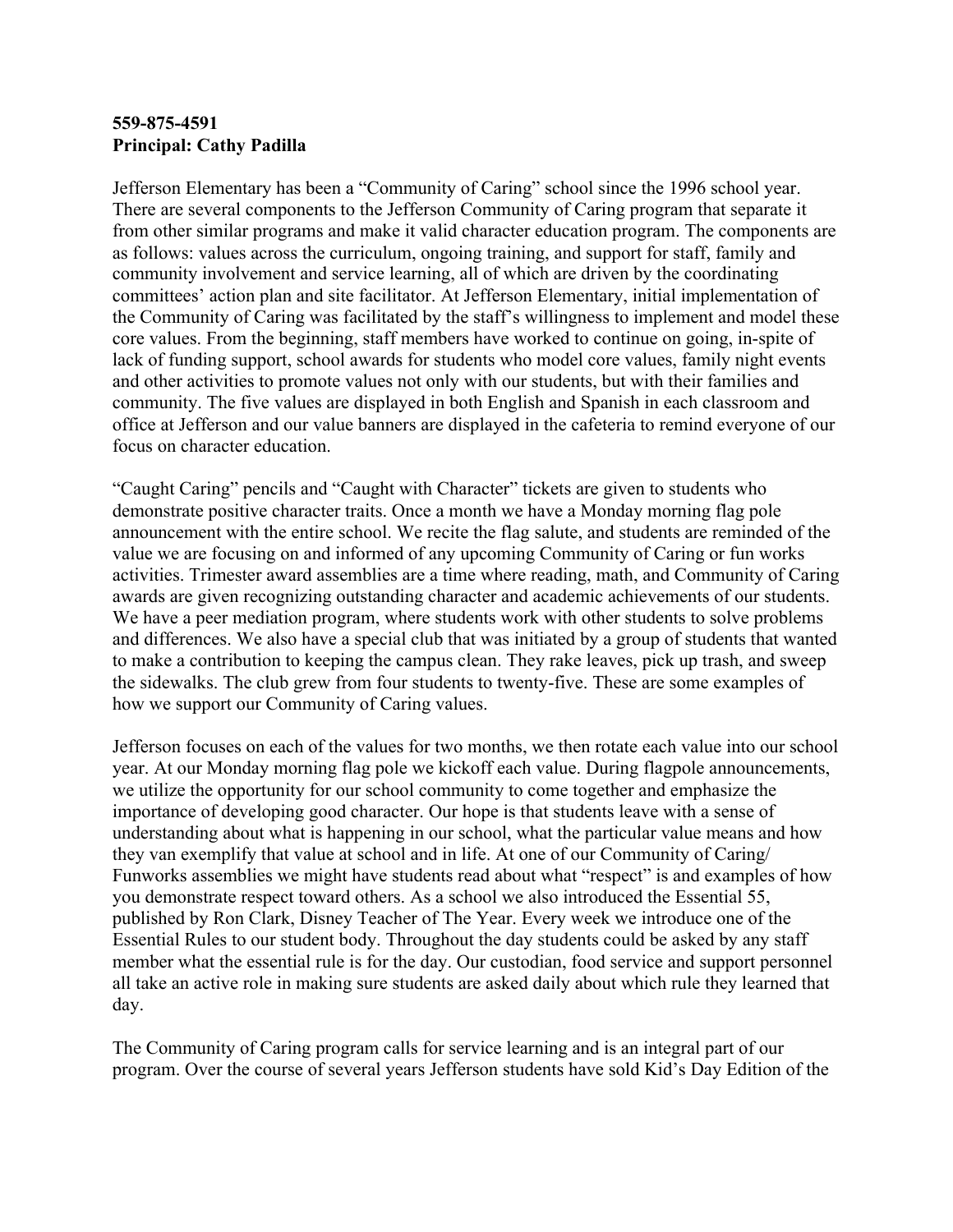Fresno Bee to help raise money for Valley Children's Hospital. Every year our student body raises money and collects cans for the needy during the Christmas Holiday.

Top

**John Wash Elementary School Sanger Unified School District (340 students, Grades K-6) Sanger, Ca 93657 559-251-7543 Principal: Wesley Sever** 

John Wash Elementary became a "Community of Caring" school during the 2003-04 school year. The five components necessary for implementation of a successful character education program are outlined by Community of Caring as follows: values across the curriculum, ongoing training and support for staff, student forums, family and community involvement, and service learning. These are all driven by the action plan and site facilitator with guidance from the site administrator and district coordinator. At John Wash Elementary, initial implementation was facilitated by staff willingness to embrace their responsibility to model these values for our students. Teachers and staff were willing to work together to develop school activities, family nights, assemblies, and work these five core values into their curriculum; not as a separate character education program, but instead as a part of their students' daily lives. These values are shared throughout our families and community.

Many of the activities sponsored by Community of Caring at John Wash Elementary target the families of our students. We have conducted family nights such as Meet the Principal night at our local pizza parlor and at Blackbeards to celebrate family and friendship. Families are also included at our Halloween Carnival, our Grandparents' Day, Movie Nights, Donuts with Dad, Muffins with Mom, a Family Talent Show Night with dinner, McFamily/ McTeacher night at our local McDonald's and Chuck E. Cheese a staff, student, parent softball game, and have celebrated Dr. Seuss's birthday together. These events promote family, fun, and educational events.

A schoolwide assembly is held each month where students, staff, and parents participate. Awards are then given to those Students of the Month who exemplified a particular core value. These assemblies give the community an opportunity to come together and celebrate the importance of good character. An additional assembly is held 4 times per year with a guest DJ. All staff, students, and parents are invited. This person discusses the value of the month with the students and then plays games with the students, staff, and parents focusing on the particular value. Or goal is that students will leave each assembly with a greater understanding of what the particular value means and how to go and live that value throughout their lives.

Community of Caring encourages service learning as an important component of character education. For the past four years, our students have adopted a Make a Wish child and have exceeded their expected goals. In the past students have also sold hot chocolate and coffee in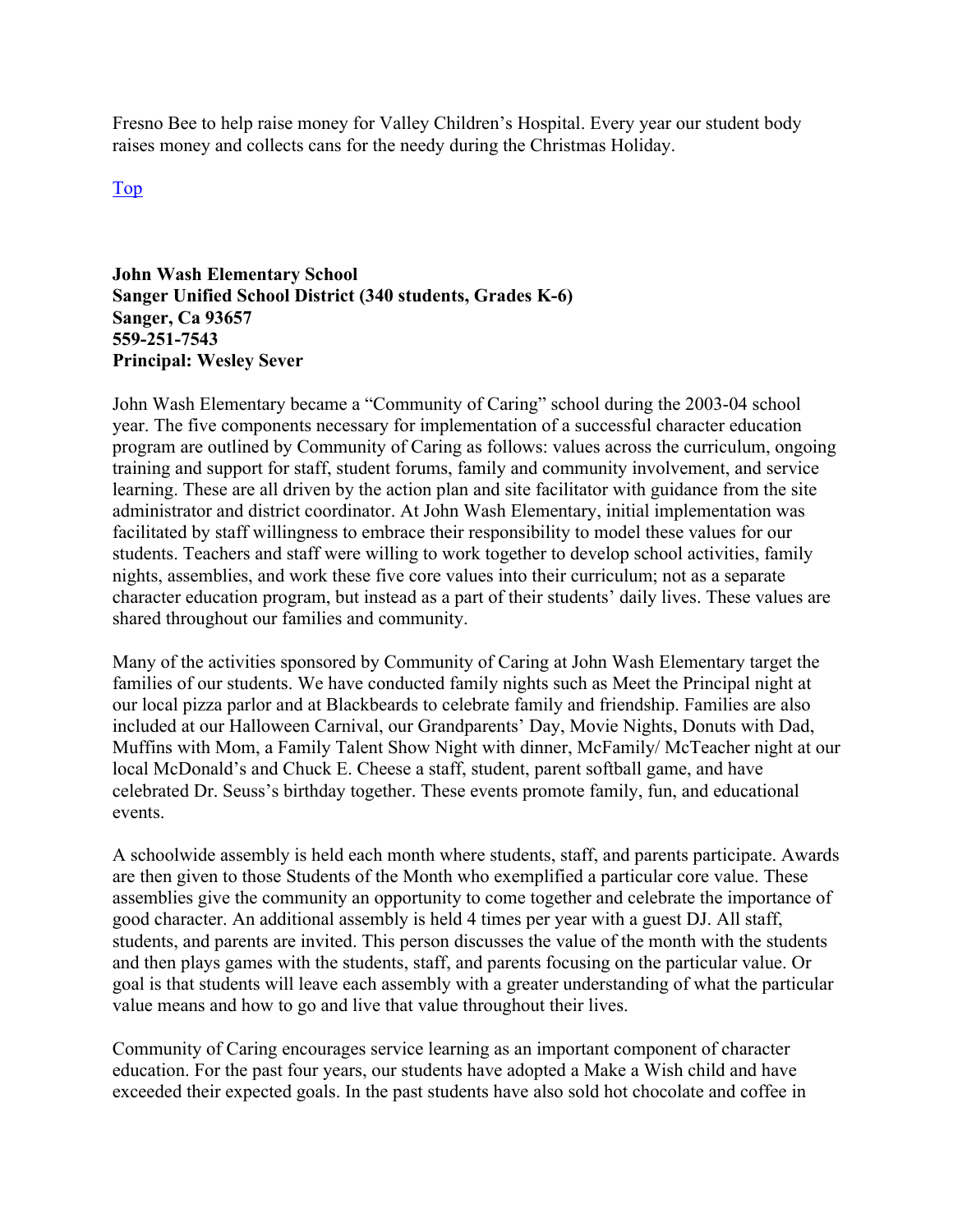order to earn money for the Hurricane Katrina victims and also the tsunami victims. This was done on their own accord. We also adopted one of our own families for Christmas collecting food and toys for them. Each grade level was assigned one child from that family. They brought toys and food so that one of our own "families" would not go without during this special time. We gathered so much food that we were able to give to another family as well, along with extra toys. Our students are living the values.

Top

#### **Kratt Elementary School Fresno Unified School District (536 Students, Grades K-6) Fresno, Ca 93721 559-457-3595 Principal: Terri Bricker**

We believe that Character Education improves the lives and academic success of Kratt students, so volunteer parents and teachers infuse Character Education instruction into every teachable moment. The Kratt leadership Team, The Character Education Committee, the Parent Teacher Association (PTA), the School Site Council (SSC) and the After School Enrichment and Safety Program (ASES) are united in forming an action plan which weaves character education in the curriculum. These committees meet each month and offer input into the School Site Plan. The action plan includes staff development with emphasis on teacher ethics training each month led by a CSUF university professor and Second Step training for teachers; Student Council, Student Body and family organized service learning activities; and values infused throughout the curriculum, evidenced by a behavior program and school rules based upon the six pillars, Character Counts! incentives (Character Counts! pencils and Character Trait of the month tickets). Student Bulldog Character Education Awards are presented each month in every classroom. Positive character incentives are also used by the Peer Mediator program at recess. A Traffic Patrol Leadership program before and after school and a Visual and Performing Arts Program utilize the six pillars as their basic framework. Students must demonstrate behavior following the six pillars, to be included in these programs.

Student editors, reporters, writers and organizers put together broadcasts four days each week, after visiting with real news broadcasters from Channel 47. Character Education traits are a frequent topic covered by our reporters. This year, students are reminded of the importance of responsibility and caring by their drama teacher, as they prepare and practice many weeks for the production, "Annie" which has been made possible through the teaching and donations of the Bonner Family Foundation and After School Program Grants.

Families instill a sense of continuity and tradition into the school, unifying us into a school family provides a safe haven and excellent environment for students to develop into strong, productive citizens. Parents volunteer in classrooms on a regular basis and participate in the PTA and School Site Council as they help our children succeed. The Kratt curriculum includes community partnerships with London Properties, Wal-Mart, Target, Kaiser Permanente, Office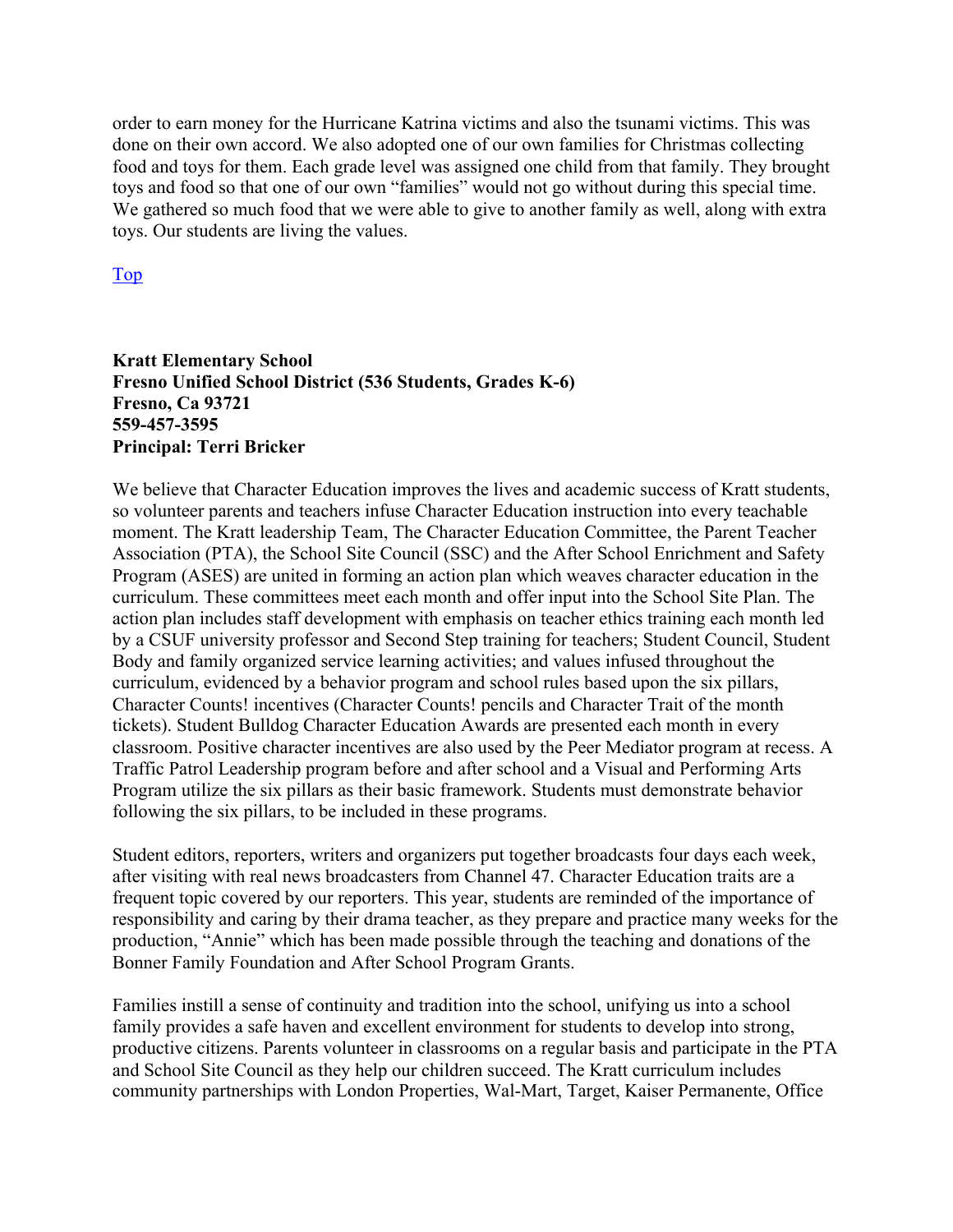Max, the East Fresno Rotary, Fresno Art Museum, California State University, Fresno (CSUF), National University, the Bonner Family Foundation, the Grizzlies, PG&E and the Fresno Philharmonic. Many adults from these community organizations joined us on "Read-a-thon Day" as they modeled by reading to students, and talked about their occupations and the traits students need to learn to become good citizens.

Third through sixth grade students are trained at CSUF by a professor to mediate social problems among their peers on the playground before difficulties grow into major infractions. Students wear Peer Mediator shirts, carry clipboards and keep track of the conflict resolutions that are settled amicably.

Students learn that one way they can grow to their maximum potential is by giving back to their community. Student Council members and their families are participating in school beautification projects by painting the six posts on our pavilion the colors of the six pillar character traits. Students are also developing a school recycling program with the help of Bullard High School Leadership students. Two outdoor patio reading areas furnished with tables, benches, and large concrete planters with flowers tended by students are being added to the campus this spring. Theses patios will also serve as peer mediator havens to solve problems.

Our goal is to provide a well-rounded, complete education with a focus on Character Education woven into the academic curriculum and our strong art curriculum. Strings, Band, Fourth Grade Recorders, an entire Third Grade Chorus, a Kratt Bulldog Chorus, Art and Drama classes develop proficiency in Language Arts and Performing Arts standards as we focus on the development of the "whole child". The Artsmart Program sponsored by the Fresno Art Museum and Bonner Family Foundation has trained our teachers to infuse character education through art into the standards.

All teachers have been trained in the FUSD Character Education Program and use grant lesson binders that integrate the Houghton Mifflin Language Arts program with Character Counts! and Second Step Social Skills curriculum.

The emphasis on social skills from kindergarten to sixth grade is evident every year as teachers teach the grade level lessons in the Second Step components of Empathy, Impulse Control/ Problem Solving and Anger Management. Posters of these skills and strategies as well as Character Education books are evident throughout the school in classrooms, the front office, reading lab, cafeteria and library. Each teacher has a copy of The Essential 55, published by Ron Clark, the Disney Teacher of the Year. The essential rules are introduced to our students over the intercom and in the lunchroom. Students are "caught being good" as they practice these rules and are commended by receiving tickets.

#### Top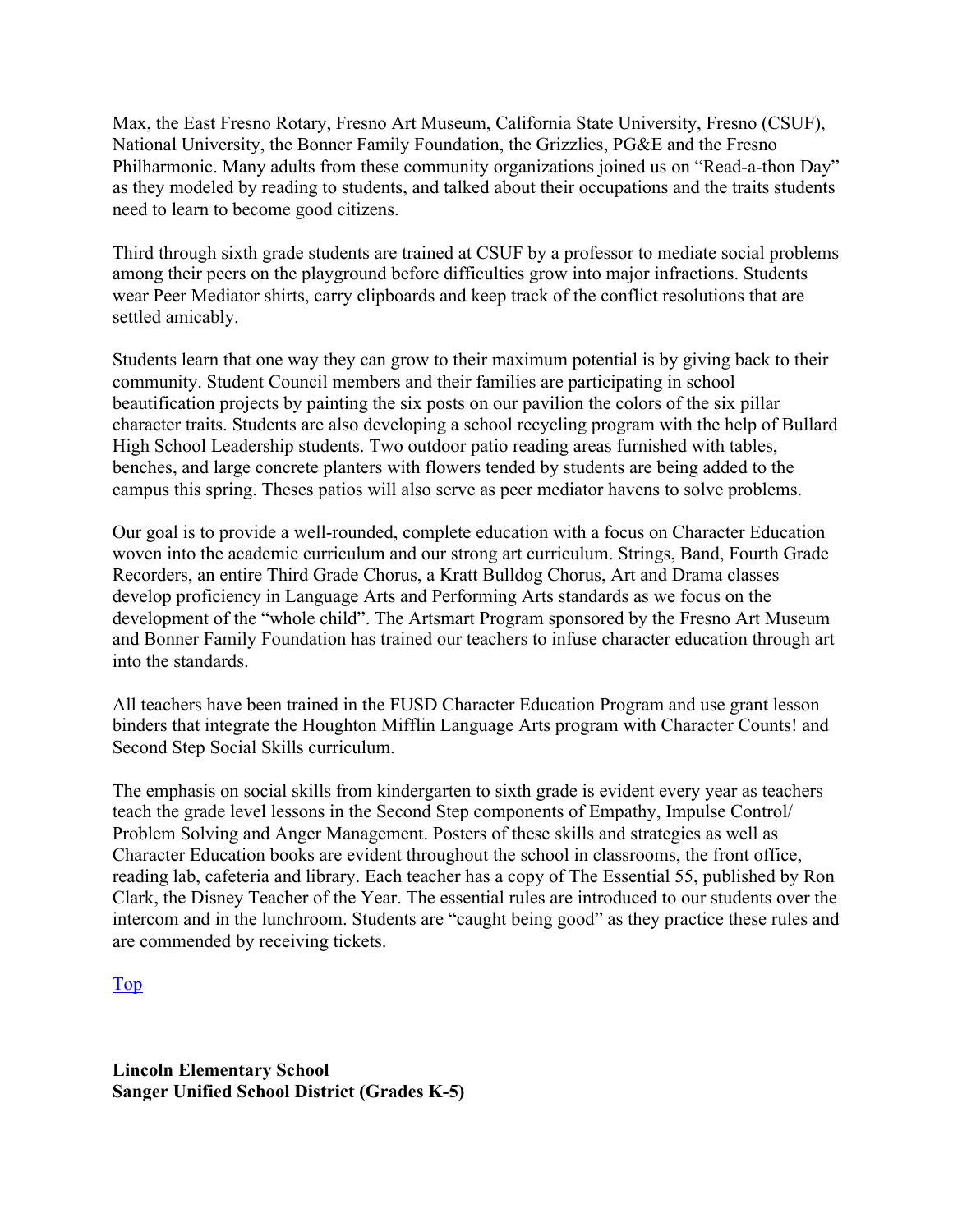#### **Sanger, Ca 93657 559-875-5541 Principal: Ketti Davis**

"Be kind. Be responsible. Be the best that you can be. The choice is yours" Each day at Lincoln Elementary, students start their day with these words of wisdom. Student council members join the principal to conduct the daily announcements.

Students begin the school year learning about the behaviors associated with being a caring, respectful and trustworthy student. Students sign up to be members of the Community of Caring Club and get involved right away with planning events for the school year. Some events involve only the Lincoln community whereas others are city, county, or nation wide.

Grade level teams are responsible for different areas of the school and a member of Student Council is responsible for checking the campus and reporting which grade level teams are showing the most pride by keeping their area clean.

As expected, some students need more help than others in making positive, healthy choices. Two incredible programs are available for our primary students as a means to promote positive social development. Students needing one to one support are selected to participate in "Special Friends", a program made possible through EHMI funds. If group interaction assistance is needed, students can be nominated to participate in "Friendship Club." Participants learn techniques for controlling anger, communicating effectively with peers, and being responsible for oneself.

Lessons on caring, family respect, trust and responsibility are included in after school enrichment time and students continue to be held to the same standards of conduct as during the school day. A teacher liaison is available to help after-school program leaders with these activities and events.

Top

**Lone Star Elementary School Sanger Unified School District (554 Students, Grades K-6) Fresno, Ca 93725 559-268-8064 Principal: Dick Larimer** 

Community of Caring is a character building program centered around the five core values of Caring, Family, Respect, Responsibility and Trust. All of our staff and students strive to exhibit these values on a daily basis. Our Lone Star staff understands the vital importance of modeling these core values for our students, families and community members we serve.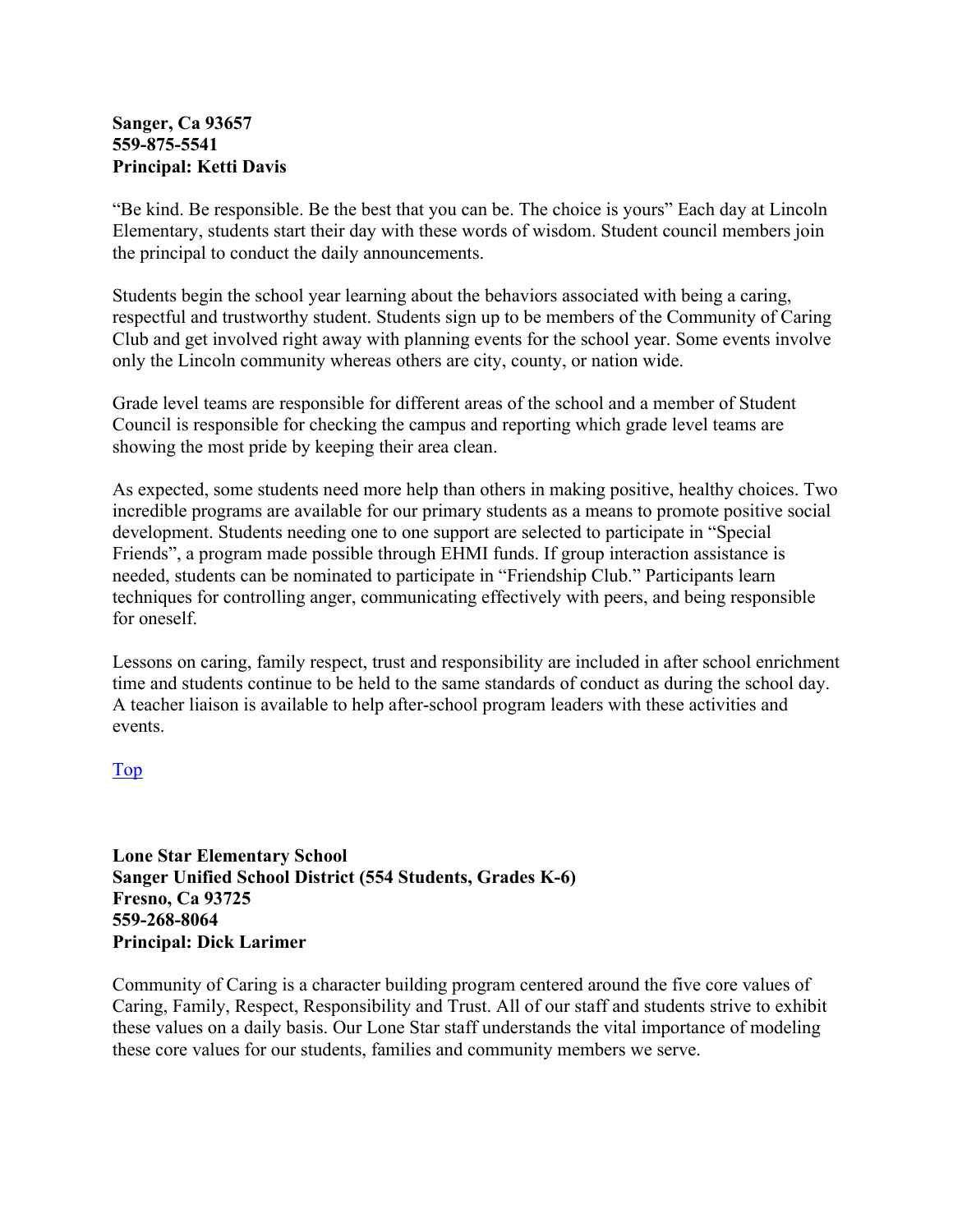Following our Community of Caring kick-off assembly at the beginning of the year, students are encouraged to sign pledge cards with their parents, "pledging to be a person of character". We continue this idea of community throughout the year, with activities such as family nights, community service projects, campus beautification, rallies, assemblies and our annual Barn Dance. Each month, students collect items such as school supplies, warm clothing and food items to donate to needy families in the community. The staff, teachers, and PTA work together to ensure to success of these activities. Each month our staff including custodian, cafeteria workers, and office personnel, make a conscious effort to "catch" students demonstrating behavior during the school day identified as the core value of the month.

Although Lone Star is a rural school, tucked between fields of locally grown grape vineyards and almond orchards, we are a community school, serving an area of rapidly growing urban developments.

Lone Star has participated in the Fresno County Office of Education Wellness and Nutrition Program for the past three years. Its purpose is to expose students to local fruits and vegetables and help them make healthy choices in choosing a balanced diet. Each month local farmers provide the "Harvest of the Month" for the entire school. Fruits and vegetables grown locally, such as oranges, kiwi and broccoli are delivered to the school. Teachers incorporate not only the nutritional value of the food into their lessons, but healthy choices that students can make about their diet. Our Physical Education teacher also emphasizes a healthy life style through involvement with exercise and sports activities. She has initiated a Mileage Club where children voluntarily run track to accumulate miles before school and during recess. They earn a reward for every mile they complete, which they collect on a bracelet.

Top

#### **Madison Elementary School Sanger Unified School District (466 Students, Grades K- 5) Sanger, Ca 93657 559-875-4539 Principal: Karl Kesterke**

Involving our parent community has been crucial to the achievements of our site. These efforts are strengthened through ongoing activities where the focus is placed on the family unit as it relates to student growth. Things like our family barn dance, Dad's vs. Students football game, and our Muffins With Moms program, bring the families of our students into the process and provide a singular and cohesive message to our students, promoting our core values both in and out of class. The "Watch D.O.G.S." (Dads of Great Students) program brings fathers, or father figures, onto our site for the day, helping in classrooms, monitoring the halls, helping at recess, eating lunch with the students, and provides an additional level of supervision and safety to our campus.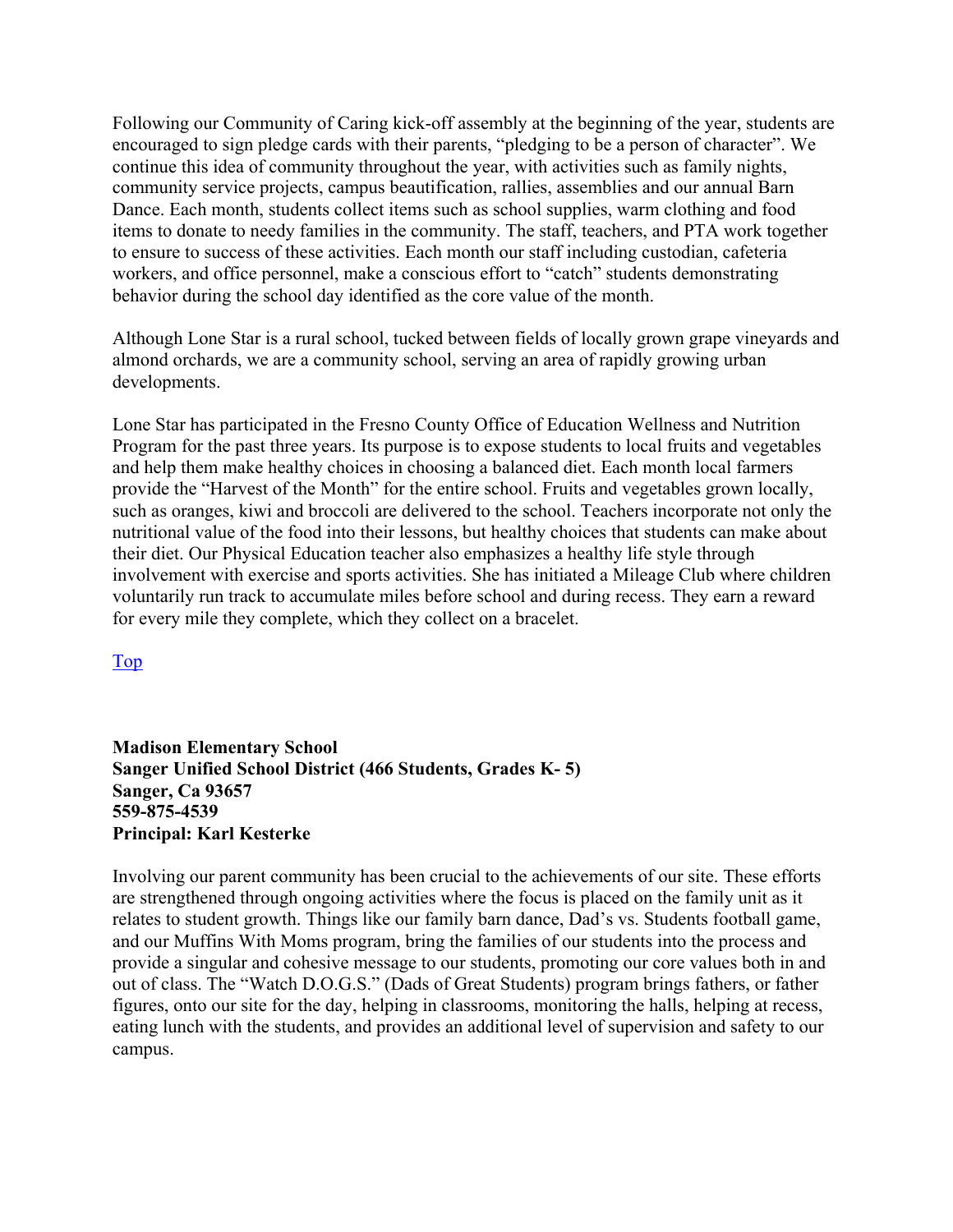We begin each day with the morning bulletin announcements, which consist of pertinent information, student birthdays, and a reading from Project Wisdom, to reinforce the message that character counts. We have also participated in the Fresno County Health and Nutrition wellness program for the last 3 years. Each month, local farmers provide the "Harvest of the Month" to our students, further reinforcing good decision making as it relates to health and nutrition.

There are several programs on our campus designed to reinforce the core values of caring and respect for all students, including those considered to be "high risk". These include, but are not limited to: the Friendship Club (primary grades), Second Step instruction, and Special Friends (primary grades). In addition, we feel that it is important for our students to develop a respectful and caring attitude toward their peers with special needs. Several of our upper-classmen provide help to both the staff and students in this class on a daily basis.

Top

**Monte Vista Elementary School Porterville Unified School District (560 Students, Grades K-6) Porterville, Ca 93257 559-782-7350 Principal: Carol Woodley** 

We believe that learning must occur in a safe, disciplined, and positive environment. Students are guided by specific rules (be safe, be respectful, be responsible) and classroom expectations (we come to learn) that promote respect, cooperation, courtesy, and acceptance of others. Students know that their job everyday is to come to school to learn.

Monte Vista has the following School Mission Statement that was developed by parents, students, and staff.

Monte Vista's purpose is to prepare all students to be life long, self-directed learners by forging a partnership with parents and community and by providing a strong academic core delivered through a safe, inviting, student-focused environment. Students are also prepared to develop a positive self-image and an appreciation for diversity which is demonstrated through positive social behavior and good character towards everyone.

Character Counts! day is every Tuesday. Children are encouraged to wear their Character Counts! shirt. Students are reminded that good character is something they should present each and every day. A person of good character is trustworthy, respectful, caring, responsible, fair and shows good citizenship.

During morning announcements, students are reminded of the pillar of the month and what it stands for. The pillar of the month is listed on our monthly school calendar that is sent home to parents. Our calendar is offered in both English and Spanish. The monthly pillar is described and tips for being a person of good character are provided so that staff, parents and children have an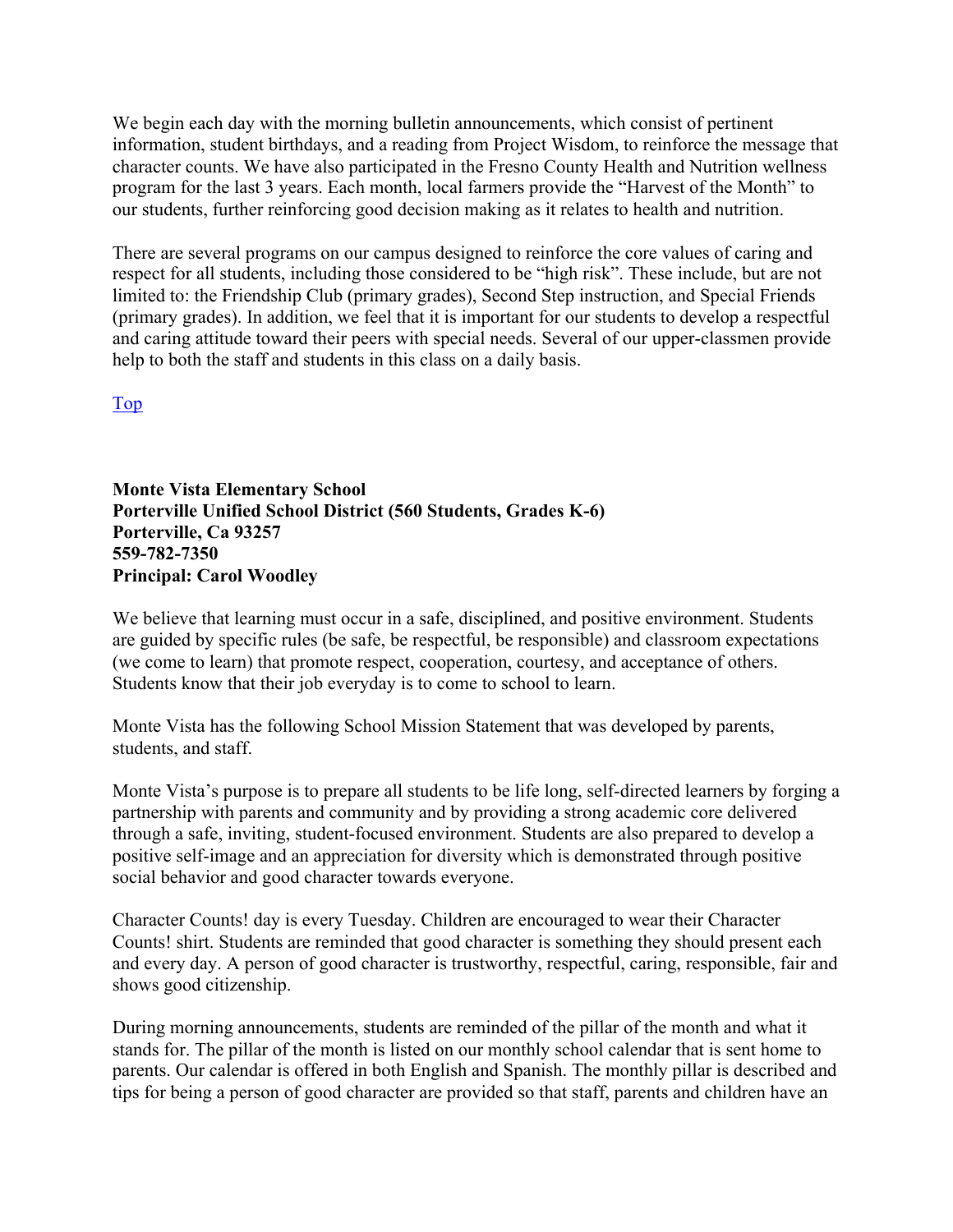opportunity to share these qualities with each other. These same items are also offered to teachers and other staff of Monte Vista on the weekly bulletin.

The students of Monte Vista help donate food to the needy during Thanksgiving and Christmas by collecting and gathering food and then arranging it in beautiful food baskets. Student council also donates scholarships for students with needs. They have donated wrapped gifts to the women and children of the Porterville Women's Shelter. Our school participates yearly in the Porterville Celebrates Reading. Our choir and orchestra students participate in performances around Porterville.

Student council members coordinate noontime activities such as basketball tournaments, relay races, and obstacle courses. The student government representatives work together all year to provide fun, character and pride building activities for our campus. Student council supports school wide student activities to promote health and wellness such as dress up days, Red Ribbon week and Great American Smokeout. Our students take great "Grizzly" pride in being apart of such fun activities.

Monte Vista participates in a recycling program to encourage students to care for and protect their environment. Student council is in charge of collecting all plastics and cans and reporting this information to the "Trash for Cash" program. Money raised by this program goes directly to students. Students decide how this fund is spent such as student activities and schoolwide assemblies.

Our teachers strive to be positive and uplifting. The students' job at Monte Vista is to come to school every day to learn. The teachers' job is to make sure that the students have a positive, comforting atmosphere in which to learn and socialize. We take pride in our relationship with our students.

We continue to change and add new aspects of good character through assemblies, student activities, and parent involvement. Parent involvement is continually encouraged at our school. Over the last two years, our reading specialist, Mrs. Shirk, organized a Family Reading Night to promote reading and parent involvement. Teachers participate by reading a special book and doing a fun activity with the children and parents. An assembly called "Preserve to Victory" was brought to the school which talks to the children about people having disabilities and overcoming hardships.

Teachers have begun incorporating Character Counts! activities in their lesson plans. Character Counts! videos and lesson plan books such as "Good Ideas" are readily available to teachers for lessons. Our librarian shows a monthly video to students through the classroom video system which reflects our school's monthly pillar. We are always looking for new ideas to promote good character and safety on campus.

Top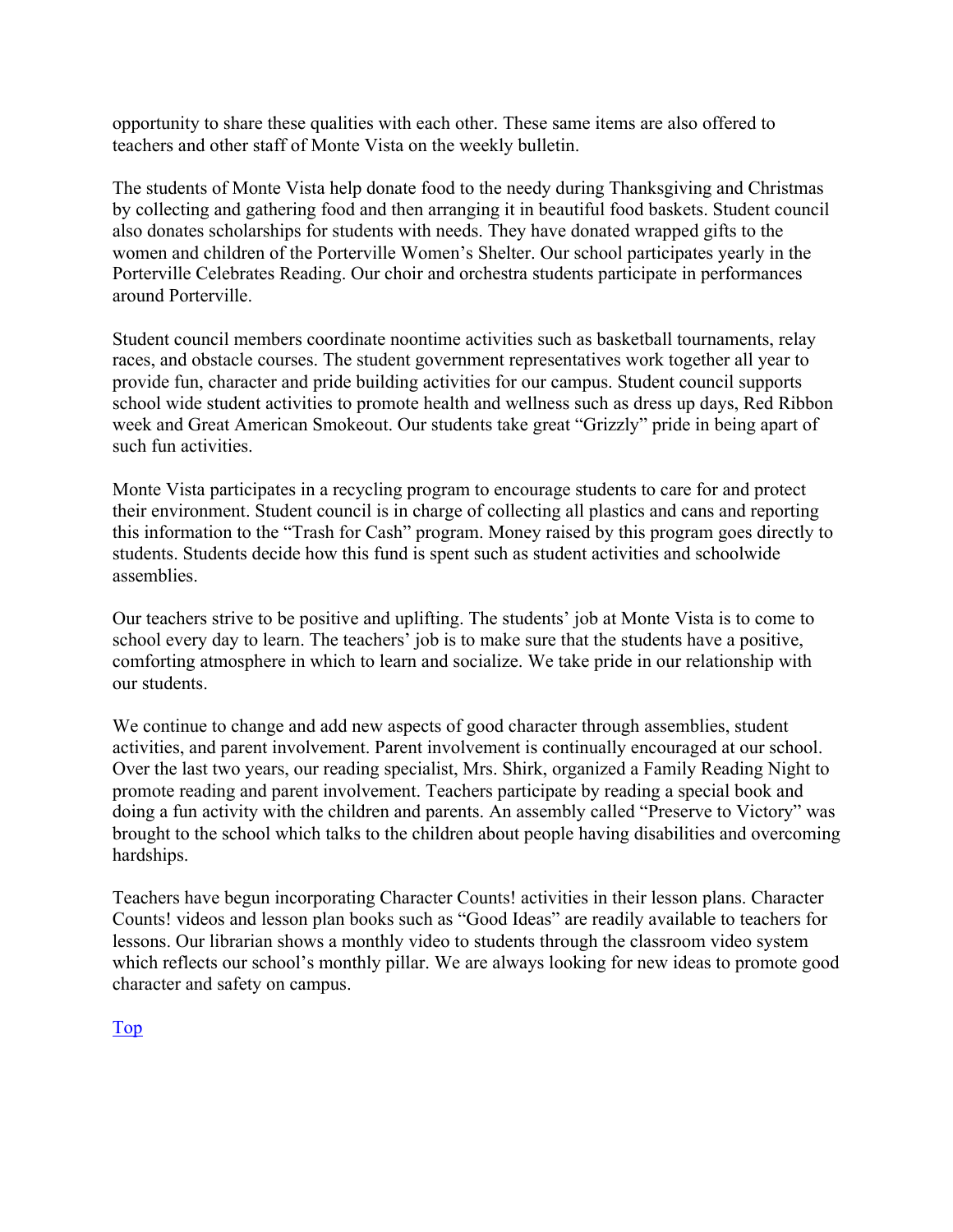#### **Oak Grove Elementary School Burton Unified School District (522 Students, Grades K-4) Porterville, Ca 93257 559-784-0310 Principal: Treasure Weisenberger**

Our mission at Oak Grove is to provide an atmosphere that nourishes self-esteem, fosters acceptance of others, and allows for academic success. At Oak Grove, we believe that every child can succeed. We are dedicated to providing quality instruction for all students, along with intervention support for those who may need additional assistance in meeting grade level standards.

In order to support classroom curriculum that addresses the Character Counts! attributes, books in both the fiction and non-fiction genres are provided in the library and readily accessible for classroom use. Videos that address values and good decision-making skills are also available for checkout in the school library. Teachers have been supplied with materials that include ideas for journal writing, quick writes, activities that connect to the core curriculum, as well as books for read-alouds and independent reading that addresses the pillar for each month. The pillar for each month is advertised in classroom newsletters, monthly Character Counts! assemblies, the marquee in front of the school, and in various communications to stakeholders.

Both the Character Counts! and Olweus Bullying Prevention programs provide students with specific behavioral guidelines, along with skills and strategies to deal with confrontational situations. As these programs have grown at our site, there has been an observable increase in student acceptance and respect of others. Our school community has been able to set higher expectations for appropriate behavior and there has been an observable reduction in negative student referrals to the office. Staff members use the Character Counts! pillar words when talking to students and parents about discipline issues so that everyone has a clear understanding of the high expectations for student behavior, along with a description of what positive behaviors look like.

Parents are encouraged to volunteer within the school setting and assist in modeling appropriate character so that students can see that these traits are applicable in community life as well as the school setting. Our Parent Teacher Organization is highly involved in daily school activities and sponsors Character Counts! medals for students, as well as character education school wide assemblies.

In 2003, we commissioned a local artist and parent to design and build a Character Counts! monument. The monument is a hexagonal tower that depicts all six traits of Character Counts!. This year, our PTA also funded the Primary Focus assembly in which young adults put on a very entertaining, yet educational presentation to teach the pillars of character.

Our students have learned about bullying behaviors through the Olweus Bullying Prevention Program. Our students now understand the various types of bullying and what they can do to stop bullying on our campus. Because of such programs, we have very few discipline referrals to the office.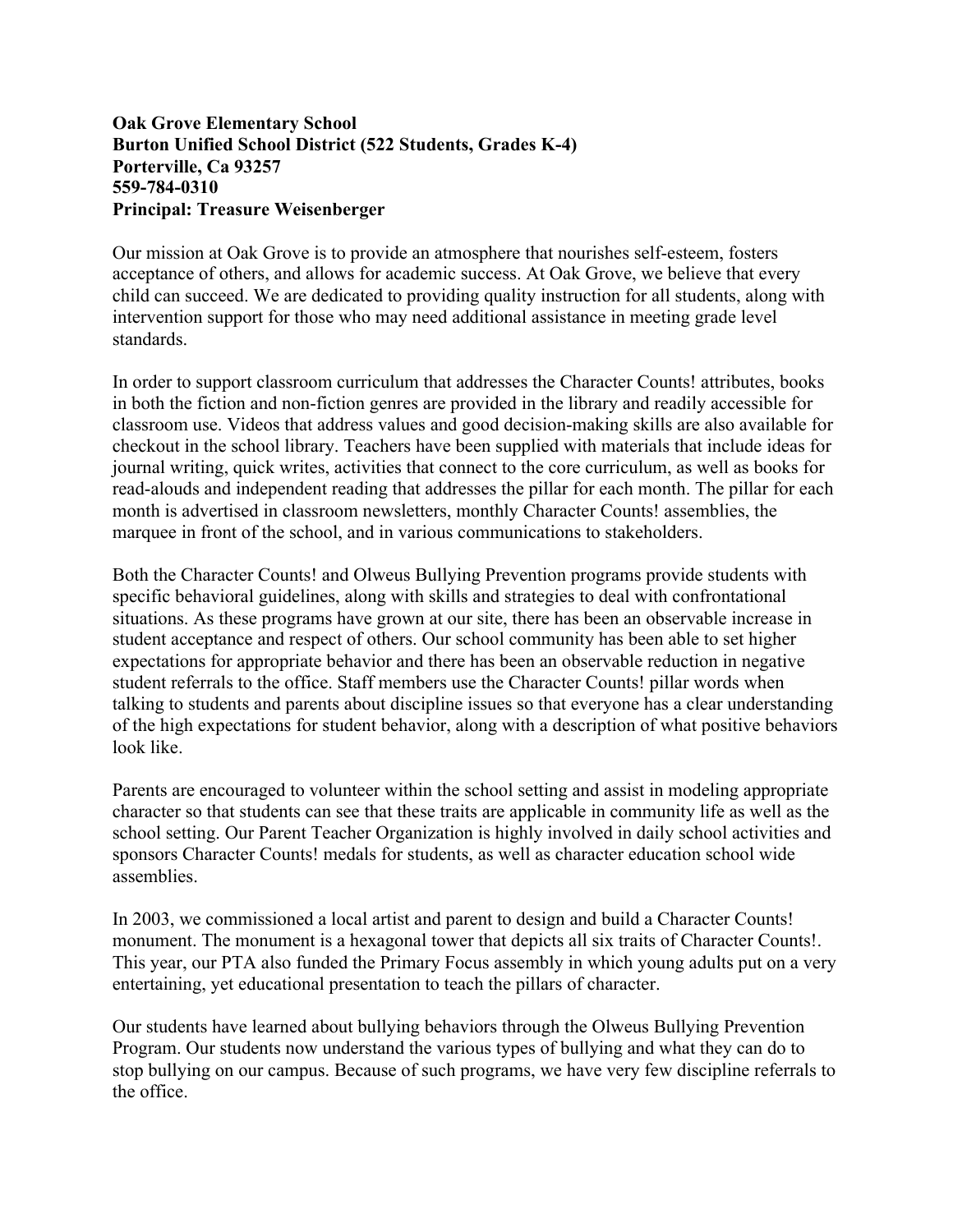This year, we decided to hold a spirit assembly on the first Wednesday of each month. Staff and students meet together on the blacktop wearing purple, which is our school color. The spirit assembly is lead by our principal, Mrs. Weisenberger, along with the help of third and fourth grade student council members. After saying the flag salute, we sing "Happy Birthday" to all of the students who have a birthday for that particular month as the principal gives each student a birthday pencil. Rewards are then given for random acts of kindness and perfect attendance.

A new enthusiasm and commitment to the Character Counts! program is also evident on our campus this year. We have doubled the amount of students who receive awards each month at our Character Counts! assemblies. Two students in each class, from preschool through fourth grade, receive an award and Character Counts! necklace for the focus pillar, and then the Oak Grove PTA takes a group picture of the students to be displayed in the cafeteria.

Under the leadership of our vice principal, a new cafeteria plan was developed to help maintain safety and order in our cafeteria. Students must use friendly voices in line, have respectful conversations at their tables, and clean up after themselves.

Top

**Quail Lake Environmental Charter School Sanger Unified School District (504 students, Grades K- 8) Clovis, Ca 93619 559-292-1273 Principal: Chris Stilson** 

Quail Lake Environmental Charter School takes pride in giving out the "Block QL" award to any and all students that are well-rounded and demonstrate a philosophy of being their best in "Mind, Body, and Spirit" at all times. Our school is extremely high performing, but teachers and students know that academics are not the only ingredient to make them productive citizens later in life. They must become life-long learners, mentally and physically. Respect between students and staff is reflected in school policies and behavioral expectations at QL.

Character education is vital to our school's environment and QL has embodied the district's Community of Caring Program (CC). Students are expected to behave properly at all times, complete all schoolwork as assigned, and earn a "reward activity," such as roller-skating or bowling. Students allowed to participate in the reward activity are those that exhibit appropriate character, behavior, and effort throughout the trimester as measured by classroom accountability reports. QL believes students should be rewarded not for doing what is expected of them, but for doing it well. Expectations and rigor are high at QL and students push themselves to succeed. While QL encourages high academic standards, it also clearly promotes specific moral and behavioral guidelines for its students. This is evidenced through the Character Education and Personal Responsibility (PR) Programs.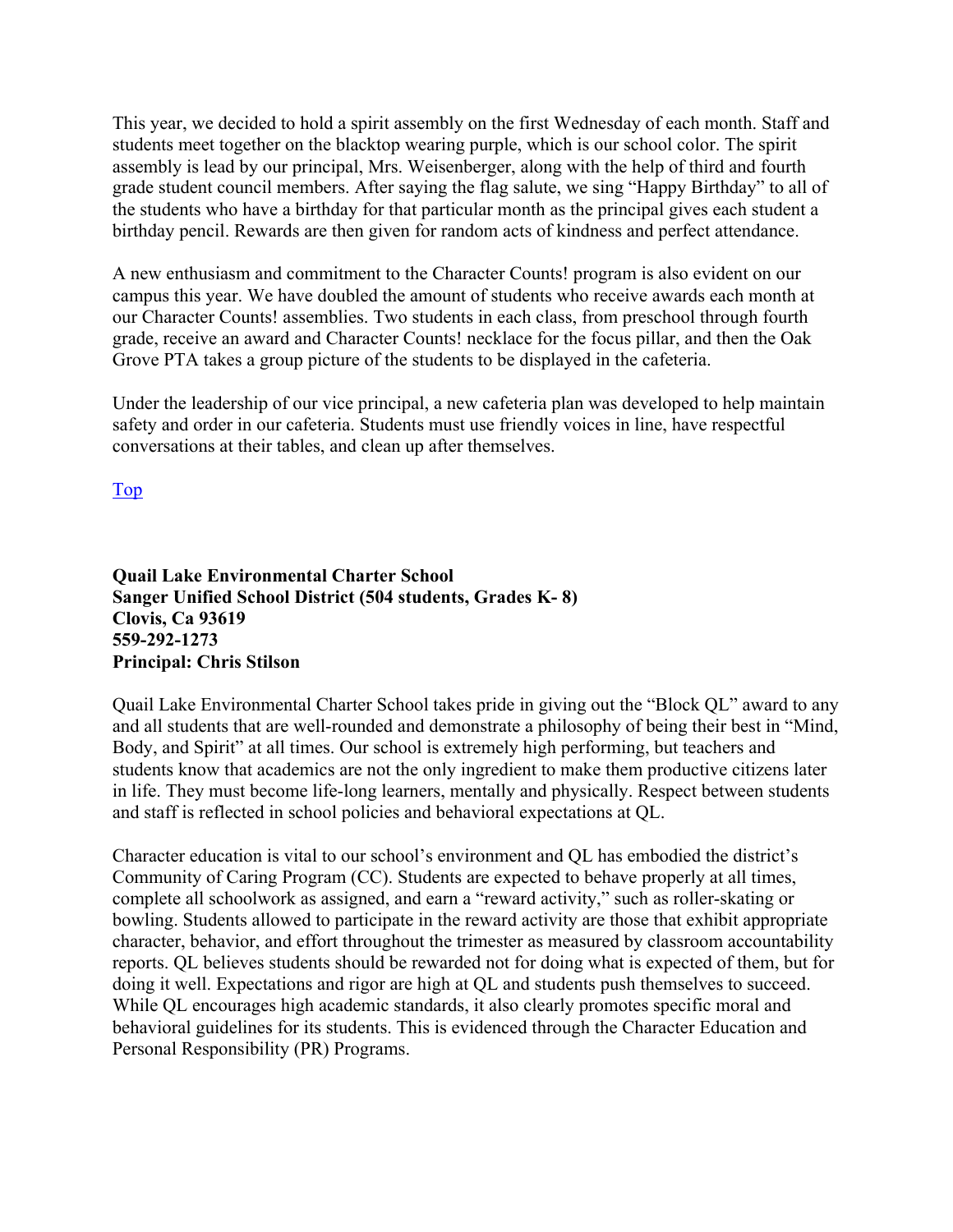Since the inception of the PR program, along with assertive discipline models and the Peer Mediation Program, office referrals are almost non-existent, due to the fact that students are now self-governed. As a result of our many positive reinforcement models and declining trend of office referrals, school suspensions have gone down every year and no expulsions have occurred.

One unique model of QL is its "no cut" policy for sports. Rather than field just one team, teachers coach the "practice team" as adjunct duties to make sure the ALL students who wish to participate are given the chance to do so. This policy also extends to our students with a desire for civic education. All 4th- 8th grade students who want to participate in service to our school and community are invited to be part of the Service Learning Club. Rather than exclude an individual with the desire to serve, we include everyone who wants to participate. Our Service Learning Club made over 100 "pine cone turkeys" and delivered them to the Sanger Convalescent Home for Thanksgiving. They plan one service-learning project every month. These include knitting stocking hats for the homeless, care packages to Iraq, and so on. We are proud that our service club is a strong group of individuals working on the skills that will make them responsible and productive citizens in the community.

Staff and students reach out to the community and demonstrate empathy for those less fortunate by participating in our Make-a-Wish Campaign, Pennies for Patients, Holiday Joy Canned Food Drive, Coats for Kids, and Toys for Tots. The Garden Club has helped maintain the impressive Project Garden that beautifies the west side of the office. As the greenhouse and classroom gardens take shape, the goals for the 2008- 2009 school year include a Farmer's Market to help support the club financially and the donation of some of the produce to our local Food Bank or Poverello House, whose missions are to feed the poor and homeless. QL has established partnerships with community-based resources and programs. One such partnership is the Makea-Wish Foundation of Central California. Every year QL adopts a child from the Make-a-Wish foundation in an effort to help grant the wish of child with a life threatening illness. Our site was made aware of a 5th grade student from Wilson Elementary (SUSD) who was diagnosed with a brain tumor and needed financial assistance. A message was sent out asking that every student bring \$1.00 each (trying to raise approximately \$500.00). With one automated phone call, in a mere two days, our school raised over \$1,800.00!

Top

**Reagan Elementary School Sanger Unified School District (233 students, Grades K- 5) Sanger, Ca 93657 559-875-6521 Principal: Matt Navo** 

Reagan Elementary opened its doors for the first time as a brand new Sanger elementary school this 2007/ 2008 school year and simultaneously opened as a strong "Community of Caring" school. There are several components to the Reagan Community of Caring program that separate it from other similar programs and make it a valid character education program. The components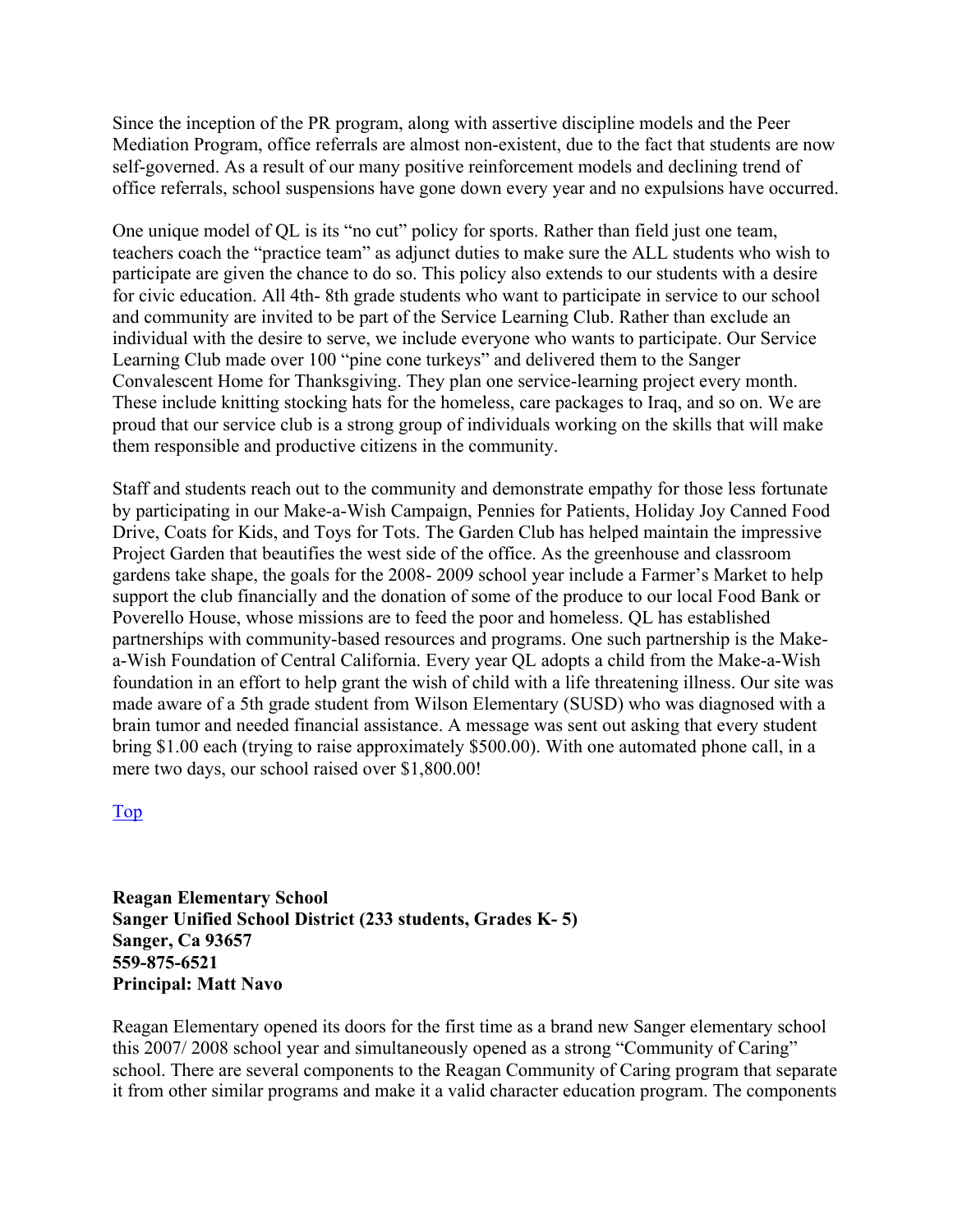are as follows: values across the curriculum, support for staff, student forums, family and community involvement, and service learning, all of which are driven by the coordinating committee's action plan and site facilitator. At Reagan Elementary, initial implementation of the Community of Caring was facilitated by the staff's willingness to implement and model these core values. From the beginning, staff members have worked to continue on going school awards for students who model core values, family night events and other activities to promote values not only with our students, but also with their families and community. The five values are displayed in both English and Spanish in each classroom and office at Reagan; our value banners are displayed in the cafeteria to remind everyone of our focus on character education.

Each day begins with a student council member reading over the intercom an excerpt from Project Wisdom which encourages all students to demonstrate good character throughout the day. That student also leads the entire school in the flag salute every Monday, Wednesday, and Friday. Students are also reminded of the value we are focusing on and informed of any upcoming Community of Caring or Fun Works activities. "Caught Caring" pencils and "Caught with Character" tickets are given by all the staff to students who demonstrate positive character traits throughout the day in the classroom, on the playground, in the library, and in the cafeteria. Each classroom displays a Community of Caring Chart which displays the students who have demonstrated each of the five values for each trimester. Monthly award assemblies and Trimester award assemblies are a time where reading, math, and Community of Caring awards are given recognizing outstanding character and academic achievements of our students. Students have the opportunity to achieve a bronze sticker, a silver ribbon, and a gold medallion for maintaining the five values throughout each trimester. We are in the process of initiating our peer mediation program, where students work with other students to solve problems and differences. Our good Sportsmanship medals are awarded at each sporting event by our athletes and cheerleaders to one member of an opposing team whom our students feel has demonstrated great character. These are some examples of how we support our Community of Caring values.

The Community of Caring program calls for service learning and is an integral part of our program. In the fall, our school collected money for the southern California fire victims. During our Happy Feet collection month we gathered socks and shoes for needy students. In November our caring Reagan community held a very successful food drive in which we provided five needy families the supplies for a Thanksgiving meal: two huge boxes of food with a frozen turkey for each family. In December we adopted three needy families and featured our first ever Caring Hands Christmas Tree in which "hands" with "wishes" of family members were displayed. Reagan students, parents, and staff chose "hands" and bought Christmas gifts for 33 needy family members. January is our Winter Wear Collection in which we are collecting jackets; February is our Food from the Heart canned food drive. Students will also be making valentines to be given to residents of the Sanger Convalescent Hospital. March is our Book Drive in conjunction with Read Across America. April is Seeds of Kindness month with a focus on random acts of kindness in which each class will be creating a journal/ scrapbook of their experiences to be shared. We will also be having a Community Service Saturday in which staff, students, and families will be planting spring flowers to beautify our school. This will be part of our Earth Day celebration. In May we will be making Shoeboxes for Soldiers.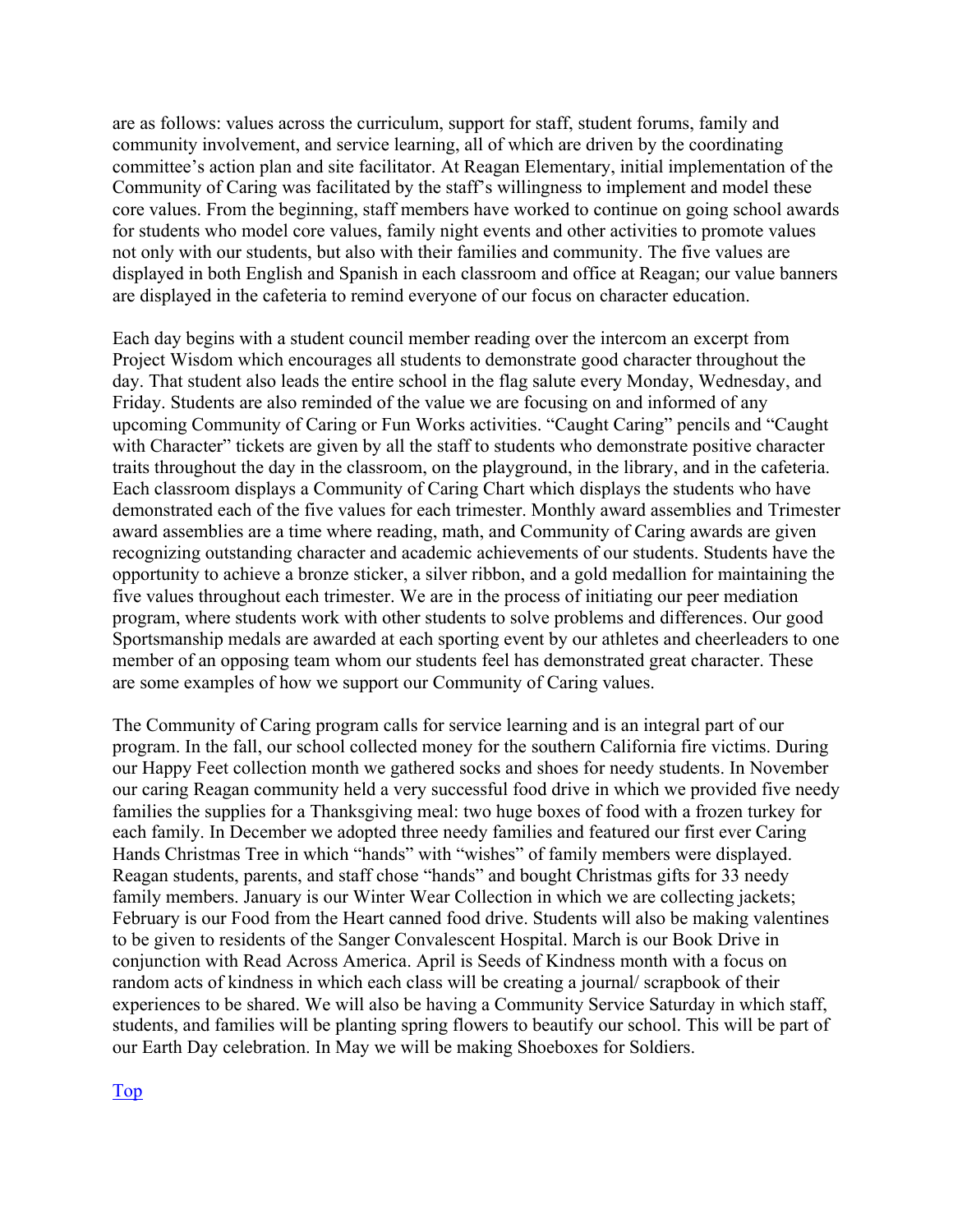#### **Red Bank Elementary School Clovis Unified School District (708 Students, Grades K-6) Clovis, Ca 93619 559-327-7800 Principal: Kevin Peterson**

A comprehensive co-curricular program, including interscholastic competitions in athletics, chorus, band, drama, Oral Interpretation, Science Olympiad, and a variety of poster and essay contests are made available to students. Students are also encouraged to participate in student leadership and government. The activities are designed and administered to teach skills and provide a vehicle to develop positive character traits. Students are allowed to experience success and failure in many contexts, as well as address issues relating to values.

Classrooms focused on being honest in making decisions as part of our two week Red Ribbon Week celebration. All of the students participated in the Too Good for Drugs educational program. This program emphasizes the values of honesty, courage, discipline, accountability, and making successful choices.

A series of tapes by Linda and Richard Eyre, Teaching Your Children Values are available for teachers to use within their classrooms. One tape is geared towards helping adults and the other is a dramatization about a little boy (Alexander) and his tortoise (Theo) internalizing valuable lessons for life. Inside/ Out A whole-person education approach to health and safety is also used in Red Bank classrooms. This program was provided by State Farm Insurance Companies. It includes a video and a series of lessons with activities for K-6 instruction.

Students learn to evaluate situations and make positive and constructive decisions as they examine events. A greater understanding and tolerance of student diversity is manifested throughout the school language arts, writing, and social science curriculum. The integration of character education with district and California State Standards is a fun combination at Red Bank.

Red Bank Elementary School provides students the opportunities for moral action and character development through total curriculum integration of character education. Red Bank Elementary provides students opportunities to be involved in community service efforts by such activities as: Adopting soldiers in Iraq and writing them letters as well as filling shoe boxes with items such as razors, beef jerky, soap, gum, candy, shaving cream and other items from home. These shoeboxes are then shipped to service men and women in Iraq. Annually Red Bank staff and students participate in the Fresno Bee sponsored Kids' Day.

Our third grade classes organize a community service project that raises funds for the Burn Foundation. Third grade classrooms sell goodies at lunch recess to raise money to help send a burn victim to Champ Camp.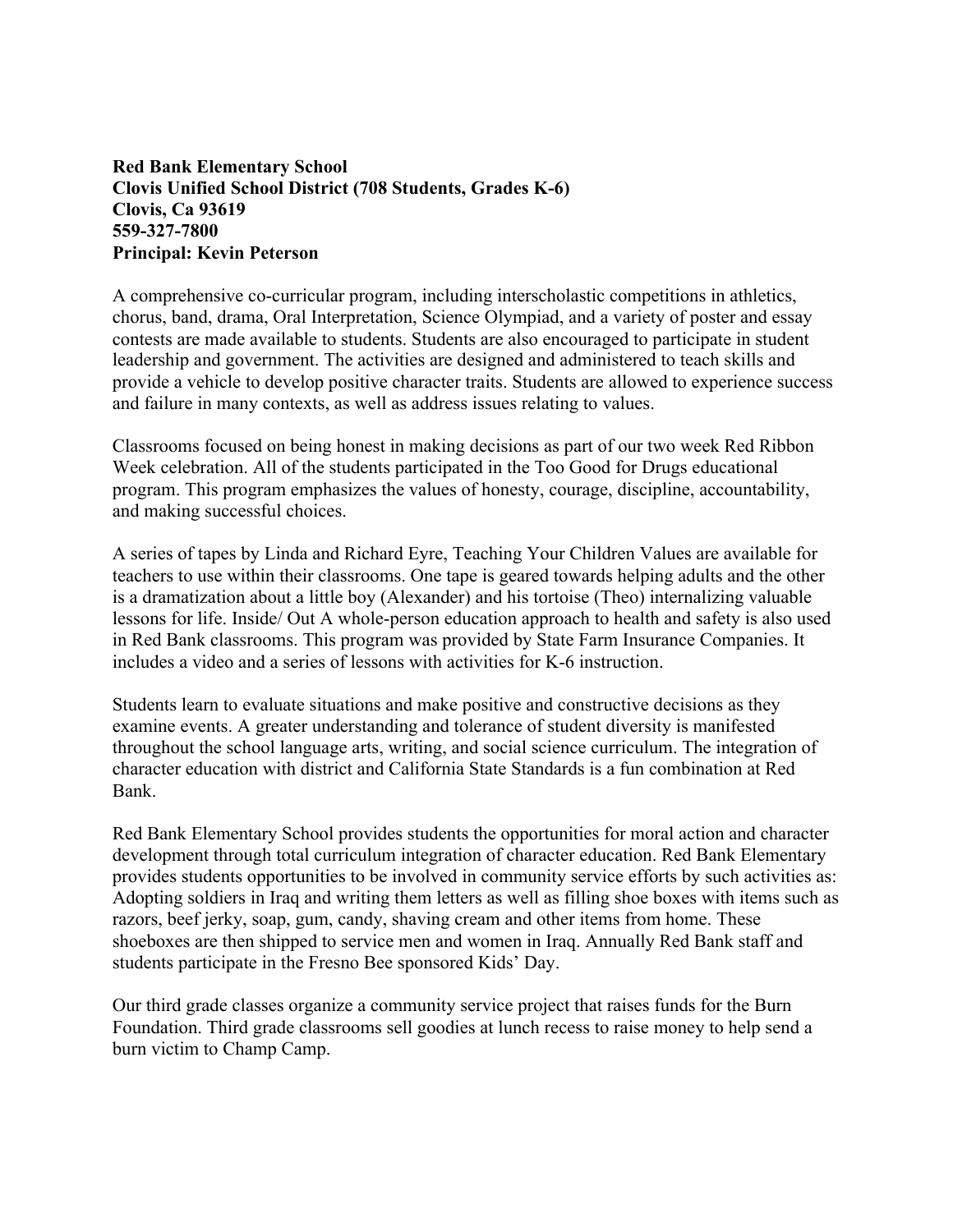Another community service project organized by a sixth grade class is Pennies for Scholarship. This community service project collects pennies and fund raises through a car wash during the year to provide a Clovis High School student, who is a former Red Back student, with a scholarship.

A school-wide community service project benefits the Leukemia & Lymphoma Society- Pennies for Patients. Each classroom had a box to collect coins in. The collection lasts approximately a month. Red Bank teachers, staff, administration, students and community are involved, for the sixth year, in the American Cancer Society for community awareness, research and patient outreach. Red Bank has two teams comprised of staff members and friends that have been formed in Honor of Patty Negrete- a former Red Bank teacher who lost her battle with breast cancer. The Relay Teams, named Patty's Pals, have won fundraising, spirit and participation awards every year that they have been involved in the Relay. In addition to the two Patty's Pals teams, there are other Relay teams that have been formed by Red Bank parents, community members or students.

Top

#### **Riverview Elementary School Clovis Unified School District (649 Students, Grades K-6) Fresno, Ca 92730 599-327-8600 Principal: Kristie Wiens**

Instruction is the critical work of Riverview's educators in attaining the primary goal associated with student achievement. This goal is accomplished through relevant curriculum, alignment between what is taught and tested, teacher training focused on powerful lessons, and instructional supervision model, which assures student learning everyday in all classrooms, and appropriate assessments which guide instruction.

Riverview continues to integrate the CHARACTER COUNTS! pillars into the curriculum to develop students of character. Each staff member helps students develop self-confidence, exercise good decision-making, and establish patterns of behavior that display the values modeled in the CHARACTER COUNTS! program. A student of character is one who lives by the six pillars by being a good person, someone to look up to and admire, thinking right and doing right, knowing the difference between right and wrong, setting a good example for others, and making the world a better place. Riverview's focus correlates with the district's aim to develop individuals who, through their actions and conduct, display ethical behavior considered to be positive examples of character.

Riverview staff members link the pillars to daily choices, a "common language" for everyone on campus, and infuse the pillars into the curriculum.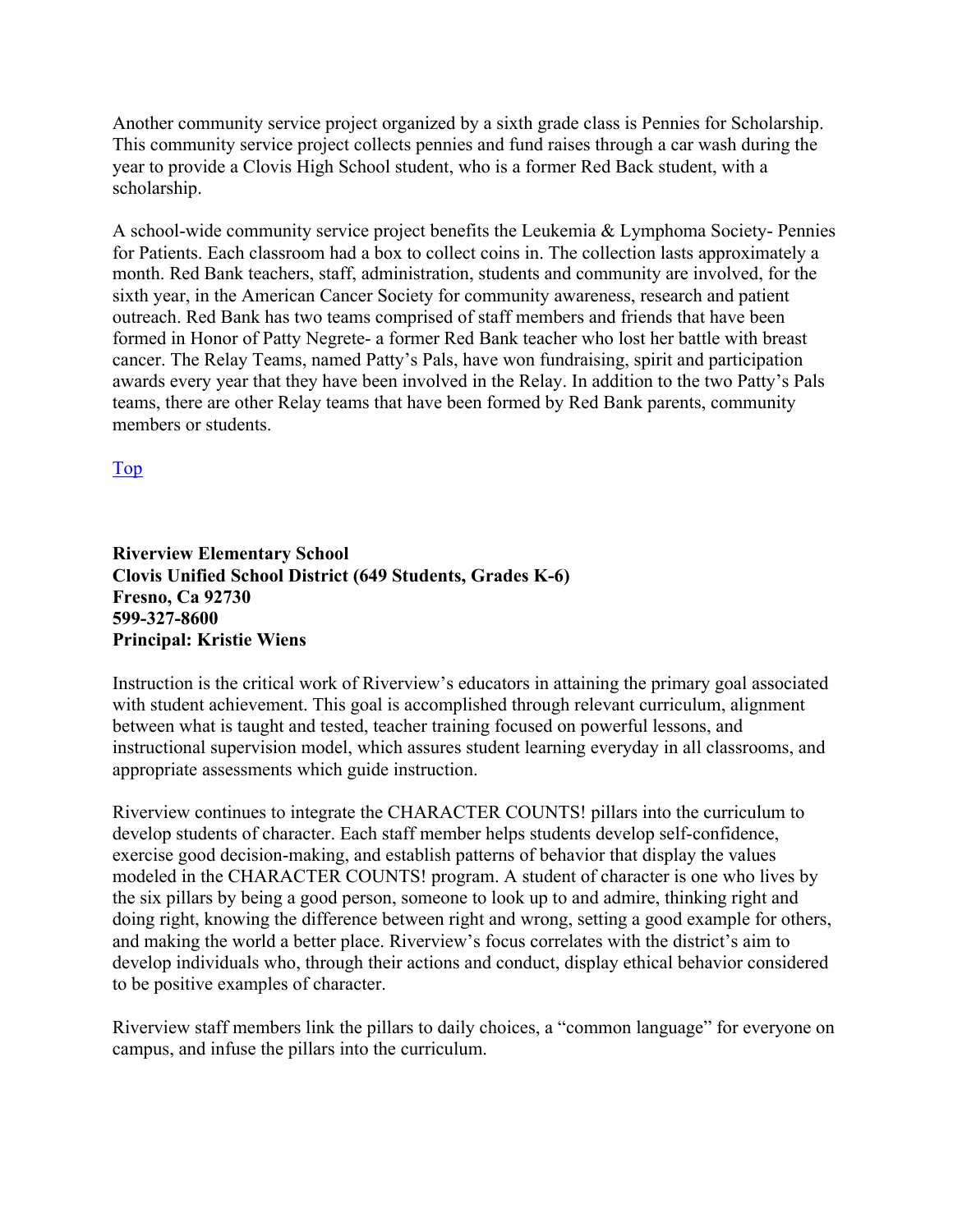This process begins in September when teachers and the administrative team discuss the Parent/ Student Handbook in which rules and expected behavior are discussed. Teachers review and discuss the rules and expectations outlined in the handbook with students. The first month is dedicated to establishing the behavior climate of the classroom. This is reinforced through classroom visits from the administrative team, clear posting of school expectations, and the six pillars of CHARACTER COUNTS!

The principal visits each class periodically throughout the year to encourage ethical decisionmaking. The Riverview Rules are reinforced: Remember Character Counts!, Always personal best, Meet your goals, Success for all. These rules guide children through the educational process and form the structure for all student interactions throughout the school year.

Block R Exemplary Ram Award- Riverview's highest award is the Block R. It is awarded to students who display well-rounded achievement and participation in the Riverview academic, cocurricular, and community service activities. Students must earn points in the various categories to demonstrate their ability, dedication, and responsibility in earning this award. This requires long-term focus to plan and excel each semester. Each student receives a personalized plaque with gold medallions included for each semester. A special evening celebration is held in honor of the recipients.

Commitment to Character Award- A bi-weekly award is designed to recognize students from each class who exemplify the monthly pillar of CHARACTER COUNTS! The student recipients are acknowledged on the morning announcements, honored as a group, and then individually in their classroom, receiving a special certificate and CHARACTER COUNTS! pencil, bookmark, or button. Students' names are published in the school newsletter, "The Rams Report."

Ram of the Month- Students from each kindergarten class are recognized monthly for exemplifying pillars of CHARACTER COUNTS! Students are honored in their classrooms and receive a special certificate along with a Baskin Robbins gift certificate. Photos are taken and posted in each classroom. Students' names are published each month in the school's weekly newsletter, "The Rams Report."

Personal Responsibility Program (PRP)- Riverview students have the opportunity to earn the PRP award and to participate in a special quarterly celebration (i.e. swimming, bowling, skating, or movie party.) Students must have good classroom & playground behavior, complete their homework, be on time for school, respect school/ district rules, and always do their personal best. A majority of Riverview students earn this award several times throughout the year.

Cafeteria Star Program- The Cafeteria Star Program acknowledges aspects of a responsible school environment; each classroom works together as a team in the areas of cafeteria cleanliness and behavior each day to earn the highest rating of a star.

School Assemblies- A variety of assemblies throughout the year are chosen to promote the school goals as they pertain to the character traits. Paul Tracey's Character Assembly, Good Company Players Value Show, California State University sponsored assembly "Devin's Hurt", Sierra Chamber Opera Presentation of "Good Choices", and various Character Education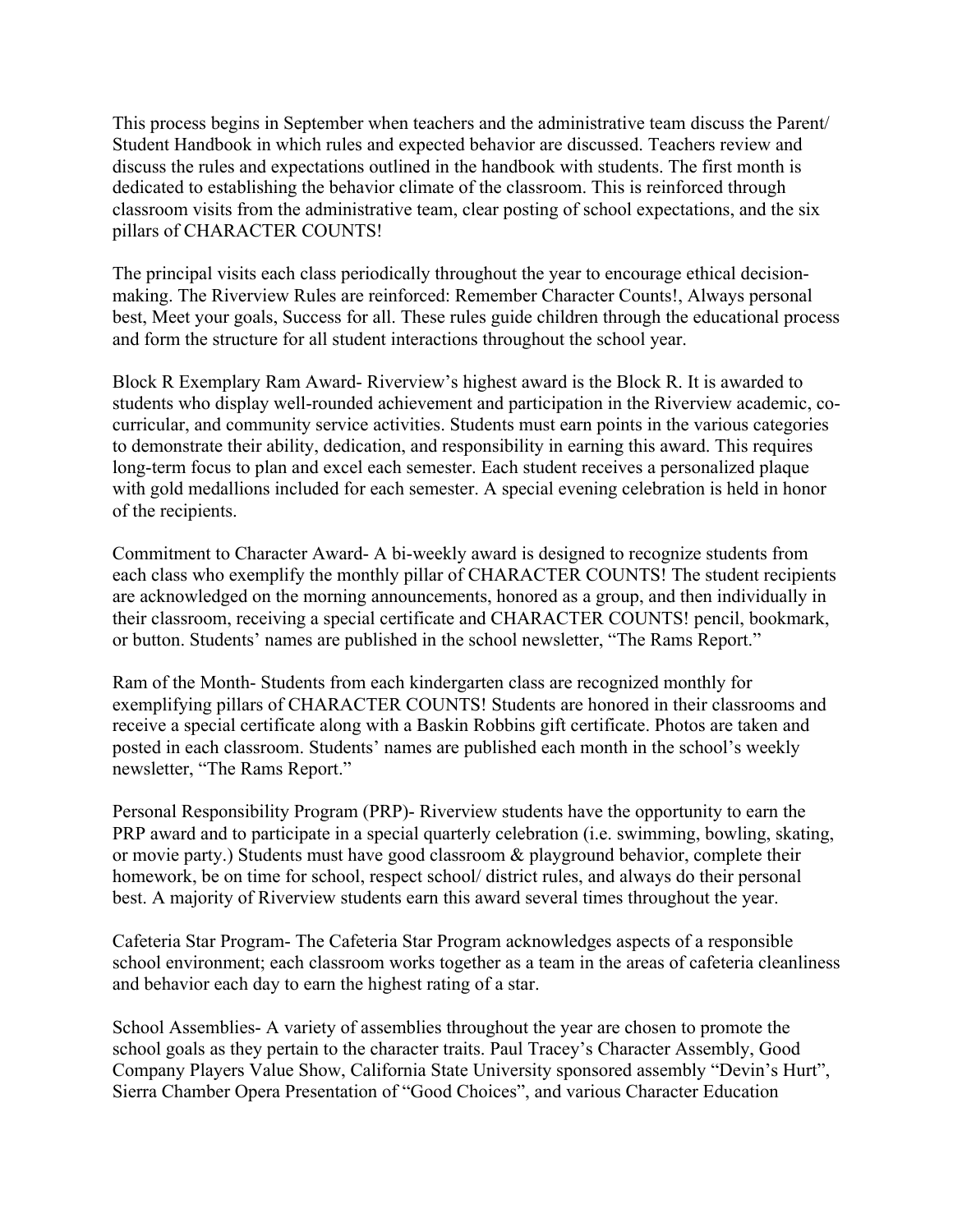presentations to encourage class discussions and reflections on the important qualities of good character values.

Class Meetings- Teachers and students facilitate class meetings consistently to reflect on weekly classroom issues, concerns, and positives. Every classroom and grade level employs curricular strategies and classroom rules to prepare students to work and live together harmoniously.

United Nations of Riverview has developed over the past three years and includes students from grades 4-6 representing the diverse cultural groups at our school. Students along with their parents attend quarterly dinner meetings which include a multicultural presentation by parents and community members. (Examples: Hispanic Art Presentation with special Mayo Dancers, Power Point on Highlights from India, Chinese New Year Presentation along with special Chinese Fan Dancers, etc.)

Campus Beautification teamwork has become an integral part of school service at Riverview organized by the attendance secretary and health aide. Periodically throughout the school year students and their parents volunteer to plant flowers on the campus to keep Riverview looking beautiful.

Ram Team includes approximately 25 students who have been trained to serve on the peer conflict management team coordinated by the school nurse.

Game Day at the School Physical Education Program is being implemented for the first time this year which integrates physical fitness with the CHARACTER COUNTS! Pillars.

Character Counts! Awards Luncheon "Pursuing Victory with Honor" is a venue created with the opening of the new Clovis North Area last year. At the conclusion of each athletic season, Riverview selects two student athletes from each sport who exemplify the CHARACTER COUNTS! pillars to be honored at a Clovis North Area Character Counts! Awards Luncheon "Pursuing Victory with Honor."

#### Top

**Sanger Academy Charter School Sanger Unified School District (520 Students, Grades K- 8) Sanger, Ca 93657 559-875-5562 Principal: Ken Garcia** 

Sanger Academy Charter School's (SACS) charter is based on the philosophy of educating the whole child by promoting core values of honesty, integrity, trust, and the pursuit of academic excellence. Because SACS is a charter school, students, parents and teachers, as stakeholders, have a commitment to uphold the standards of the charter through a signed compact agreement. The SACS compact is an agreement between school, parent, and student designed to optimize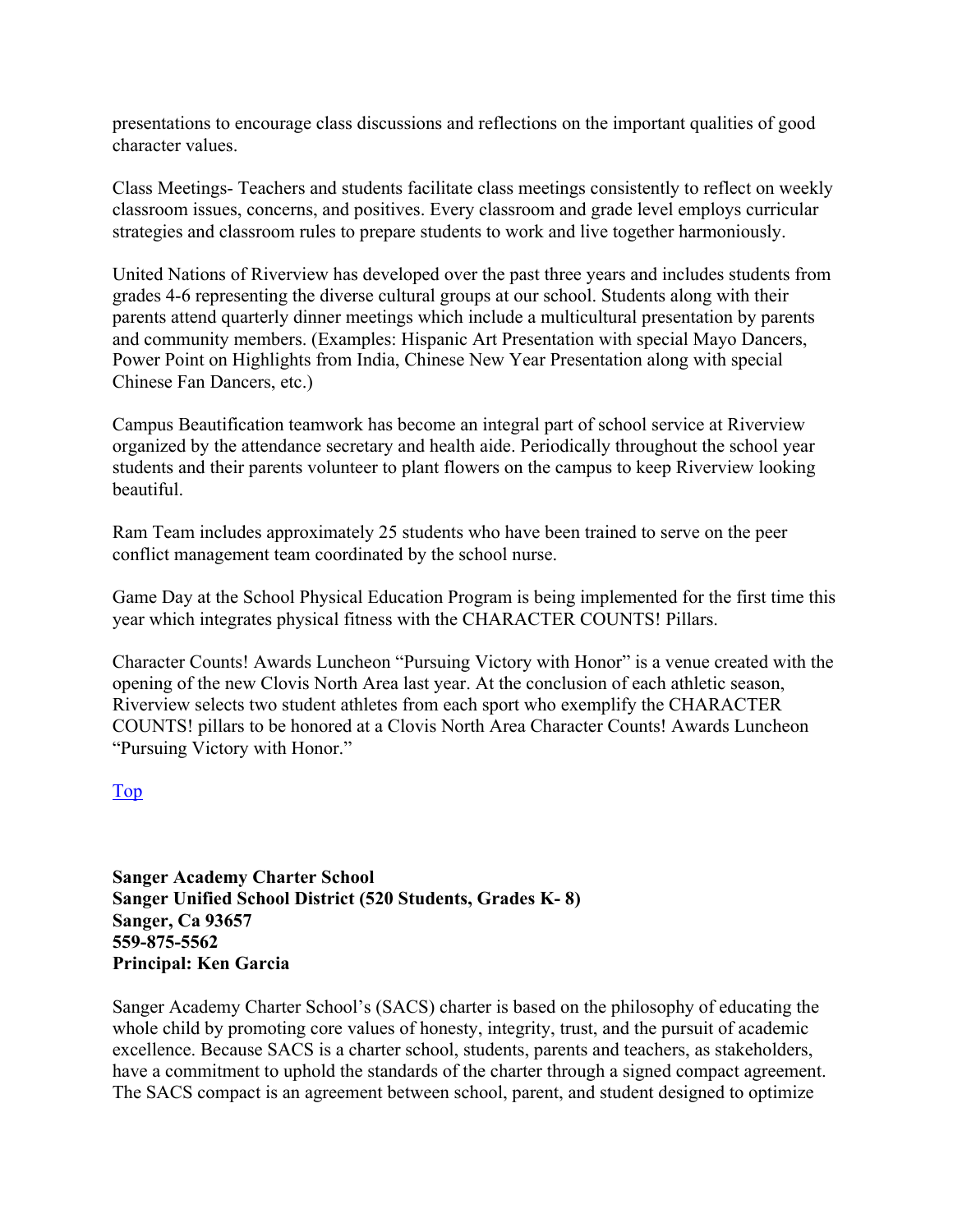the potential for the student's success. This document provides an accountability element for all stakeholders.

Several projects highlighting the positive character and community mindedness of SACS' students completed recently were: "Happy Feet" (a donation event raise shoes and socks for the needy); a canned food drive to benefit local homeless shelters; and "Pennies for Peru" to raise money for earthquake victims. In addition, SACS' students visit and perform at the local convalescent hospital and support the Central California Blood Center through local activities. Fresno County Office of Education operates a site for the students with severe handicaps on the campus of SACS and SACS' students play an integral role in the mainstreaming and social interaction of these peers. Students at SACS are respectful, committed, and civic minded.

When walking onto SACS campus, the feeling is one of professionalism and structure. Classes are orderly and focused on academic state standards. Teachers are professionally dressed, friendly, and welcoming. Students are uniformly dressed, polite, and happy. Parents are welcomed and feel comfortable on campus. SACS is clean and well maintained. Murals representing Community of Caring values and SACS logos are visible throughout the campus. Students proudly wear SACS logos on clothing and backpacks. There is a sense of pride among students and staff. Awards are prominently displayed in the office, and banners hang from aloft in the cafeteria proclaiming SACS' rich history of achievement.

Physical Education (PE) is a part of daily life as well as a subject taught at SACS. SACS is ahead of the health guidelines, having eliminated sugary snacks and soda from the campus and vending machines. "Los Tenis" is a physical education program developed by the SACS physical education teacher as a fun way to promote a healthy lifestyle and show that physical fitness is a way of life. Through the club, students come to school 40 minutes early for jump rope, walking, and friendship. Students proudly wear their pedometers to see how many feet they travel each day. On Fridays, students spiritedly wave flags and march the perimeter of SACS to show their commitment to a healthy lifestyle. SACS staff and students participate in the annual "Walk to School" to promote walking as a form of healthy transportation.

Professionalism is an expectation at SACS. Teachers are expected to approach their position with respect and students are expected to participate fully in their education. The grounds at SACS are always clean and inviting to students, community members, and staff. Graffiti is not tolerated and removal is a top priority. The principal and staff members, leading by example, promptly remove trash and litter. All members of the SACS family embrace a sense of ownership and responsibility. Visibility is an important practice embraced by all staff members at SACS. The principal and staff are highly visible on campus during all times of transition and socializing. Staff members can be found greeting students and families both before and after school, in hallways, the office, and classrooms.

In developing the social health of students, Associated Student Body (ASB) offers students the opportunity to collaborate with each other and take leadership positions. ASB is charged with many responsibilities including: daily announcements, rallies, and community service projects in collaboration with Community of Caring organizers (see Family and Community Partnerships section). The Peer Mediation Program is another student organization where students are trained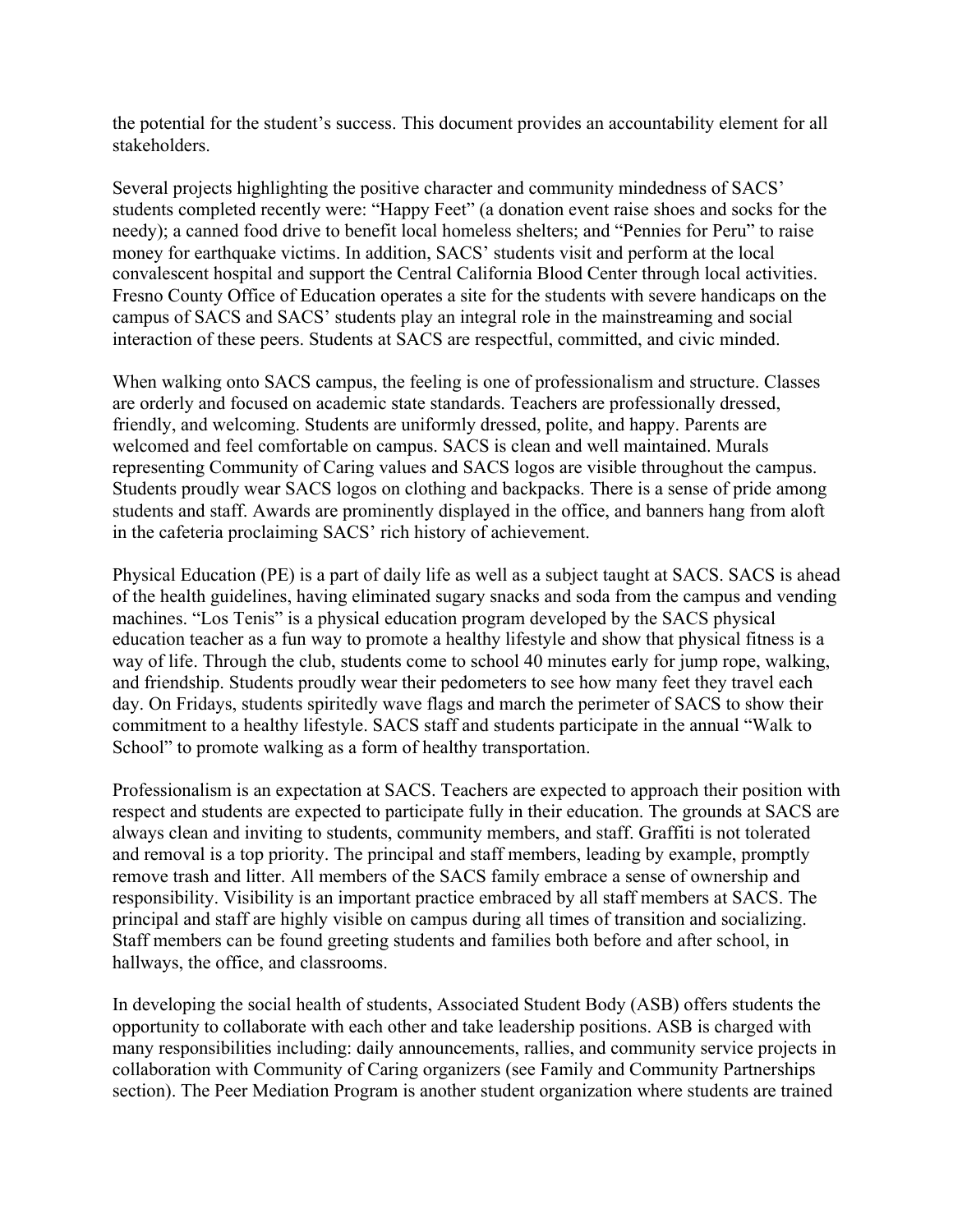in conflict management and mediation. Peer mediators receive training in the specific skills needed to solve problems and learn how to work with fellow students who are engaged in a dispute. Teachers coordinate both programs as an adjunct duty.

Diversity is fostered and celebrated at SACS. During Music and Art instruction students learn the cultural implications of Art and Music through projects such as "El Dia de los Muertos."

All students at SACS are expected to participate in at least one activity either during the school day, or before or after school. This level of participation and representation is due to the support of both teachers and parents who devote their time to co-curricular programs, as well as to the students who do the work to be successful. Annually, SACS teachers compete in Mud Volleyball to support the March of Dimes charity, and SACS hosts blood drives with the Central California Blood Bank.

SACS offers numerous co-curricular activities to inspire students in the practical application of what they learn: History Day, Science Fair, PTA Reflections, Science Olympiad, the JASON Project, Math-a-Thon, Los Tenis, Peach Blossom, Honor Band, Chess Club, Art Club, Spelling Bee, Talent Show, Young Author's Faire and Student Government are available for student participation. PTA Reflections participation is very high, with 250 participants in 2007 competing in Art, Music Composition, Photography, Video, and Literature. Ongoing cocurricular programs also supporting classroom instruction include Jog-a-Thon and Reading Incentives.

Top

#### **Sierra View Elementary School Golden Valley Unified School District (355 Students, Grades K-6) Madera, Ca 93636 559-645-1122 Principal: Scott Tefft**

Students demonstrating outstanding character are recognized daily with Character Counts! Tickets and Character Bucks, during weekly Friday morning Character Announcements with weekly Panther of the Week awards, and at trimester awards with CHARACTER COUNTS! Student of the Month awards. Photos in the office proudly display Monthly Character Counts! award winners, while banners in the gymnasium and a student generated/ painted mural on the outside of Sierra View's 700 wing proudly display the six pillars of Character Counts! and communicate Sierra View's commitment to these core values! At the end of the school year the Character Counts! Student of the Year award recognizes the student chosen by their peers as being the one individual who has best epitomized all the Pillars of Character throughout the year. The recipient is recognized in front of their peers, family, and community members at a year-end awards ceremony and is given a trophy and other prizes.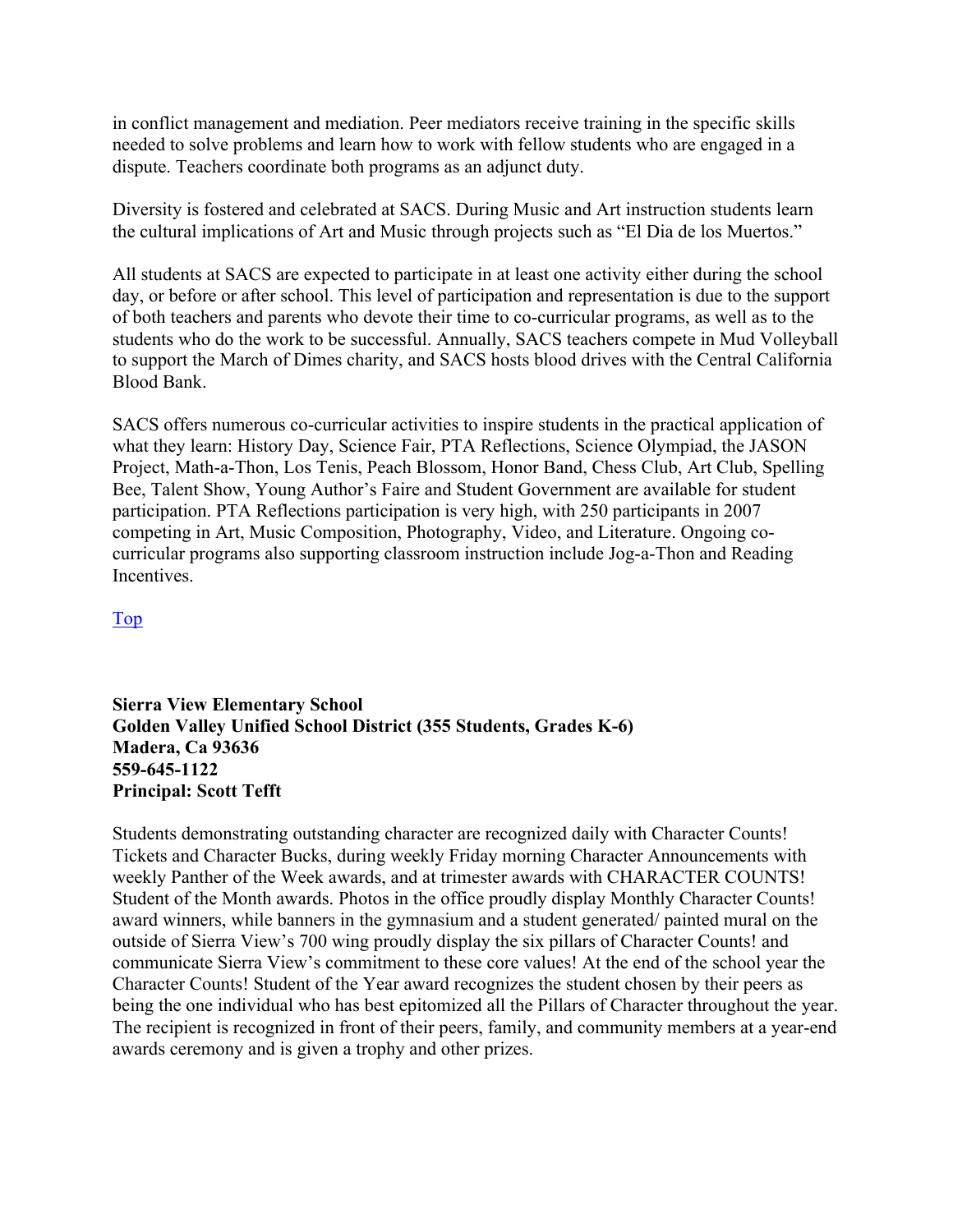While maintaining high expectations and standards, a strong emphasis is place on infusing character education into all curricular areas. Under the guidance of a dedicated, caring staff, Sierra View students experience daily that goals are achievable through proper preparation and good character. Student academic achievement, the number of referrals and suspensions, attendance, and the number of students at risk for retention are monitored closely to ascertain whether or not school-wide goals are being met in the area of character education.

Sierra View also has weekly Character Counts! electives each Friday. The electives include instruction in Ceramics/ Pottery, Puppetry, Art, Tessellations, Crime Lab, Leather Working, and Fossils. Students earn this privilege by exemplifying all the pillars of Character by behavior referrals or office referrals during the week.

A weekly student generated newsletter highlights Character Counts! and keeps the community informed. The Sierra View Student Council, a committee made up of elected student leaders representing Sierra View Student Council, a committee made up of elected student leaders representing Sierra View's diverse student population, meets once a week to discuss ways to improve student relationships, school wide systems, and to plan and implement community service projects. This year the Sierra View Student Council coordinated a Holiday Food Drive and The Coats for Kids Program.

A school-wide code of behavior is clearly spelled out to staff and students and is consistent from classroom to classroom. At Sierra View the culture of Character and enthusiasm permeates all we do and supports the school wide vision of "Making the World a Better Place One Child at a Time." Excellence in Virtue and Character begins with organization and planning. A first day of school assembly that focuses on Sierra View's Core Values, Character, and Virtue, helps set the tone and communicate expectations for the entire year.

Students are recognized for a number of character achievements. Students are awarded for their Responsibility in attending school on a regular basis. Perfect Attendance certificates are awarded to those students achieving "perfect attendance". The highly coveted "Student of the Month" or "Character Counts!" award is given to the students displaying outstanding character.

Sierra View School believes that leaders are not born. Instead, Sierra View believes that leaders are the result of learning and practicing outstanding leadership skills. In the Student Council, students learn that good leaders have: self-control, a sense of fair play, the ability to make decisions and to plan, the courage to stand before their peers, a strong work ethic, and the ability to get along with others. The Student Council is responsible for: planning school fund raising, organizing special events, planning incentive/ recognition programs for students, Character Counts! rallies, coordinating the Clean Campus Program, and school-wide communication of ASB-sponsored events. Sierra View's staff works hard to promote positive social development and group cohesion. Really, it is embedded into nearly everything we do!

Analysis of novels and short stories often include character studies and the assessment of ethical choices that impact the theme of the literature. Students are encouraged to relate the lessons being studied to their own life experiences. Examples include Holes, Hatchet, Tuck Everlasting, The Outsiders, Where the Red Fern Grows.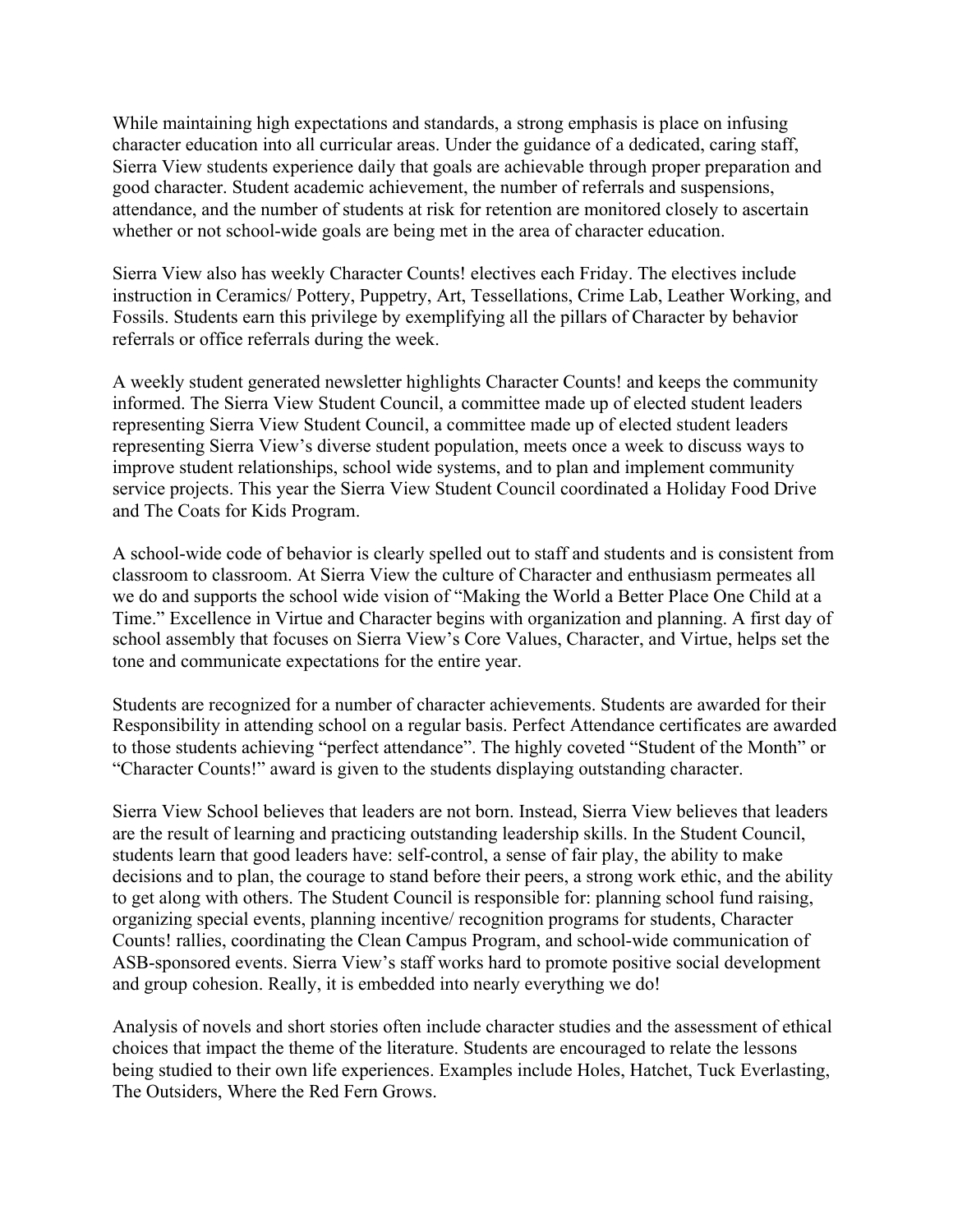Character education is infused throughout the day at Sierra View. Whether it's morning announcements to kick off the day, addressing choices while in the cafeteria or on the playground, talking with kids in the principal's office about Respect, Citizenship, or Trustworthiness in the wake of poor choices, rewarding kids with Character Bucks to be spent in the Character Counts! Store for positive choices, and so much more, Sierra View makes a significant effort to promote our core values in all we do.

Top

#### **Teague Elementary School Central Unified School District (698 Students, Grades K- 6) Fresno, CA 93722 559-276-5260 Principal: Ann J. Chavez**

Teague students live by the seven words that are present everywhere from awards to t-shirts to campus signage "Building Confidence, Building Character, and Building Community. It is these three areas that make for a well-rounded member of society. During the summer months our principal, Mrs. Ann J. Chavez, begins mailing out community newsletters that deal with all things from community expectations (homework, student behavior, and what is expected from everyone) to helpful parenting/ character tips and The Teague Student Effort Pledge. The night before school begins we host a Meet and Greet which takes the place of a traditional Back to School Night. During this evening each grade level has a booth setup with grade level materials, field trip calendars, supply needs and Teague's Student Effort Pledge. This pledge is reviewed with parents. Teachers and administrators answer any questions parents have. At the beginning of the new school year, Mrs. Chavez visits classrooms to talk with students about Teague's Student Effort Pledge. The pledge contains a Recognition Policy (Academic and Athletics), a Behavior Policy, Homework Policy, and a Home School Compact that outlines the role every community member has to support the student in their education. This time is spent making sure students are aware of the choices they have each day and the responsibility that comes with them. Mrs. Chavez displays all the awards a student can earn then describes what a student must do to be honored.

The highest honor and most difficult achievement that a student can earn at Teague is the Noble Knight Award. A student must earn an award from each area of the Awards Matrix to be eligible; high standards, positive citizenship and life-long learning. (Based upon Teague's School Mission). The student must also be in good standing with no suspensions or attendance issues. This award is a motivating factor in the choices kids make at Teague.

The 2 X 10 program is a way for all staff members to get to know many kids from all levels. For two minutes ten days in a row the staff member will find a child that they get to know. The daily conversations are about anything that helps the relationship develop. This one-on-one connection gives that student a comfortable face to go to in a time of need. The administration holds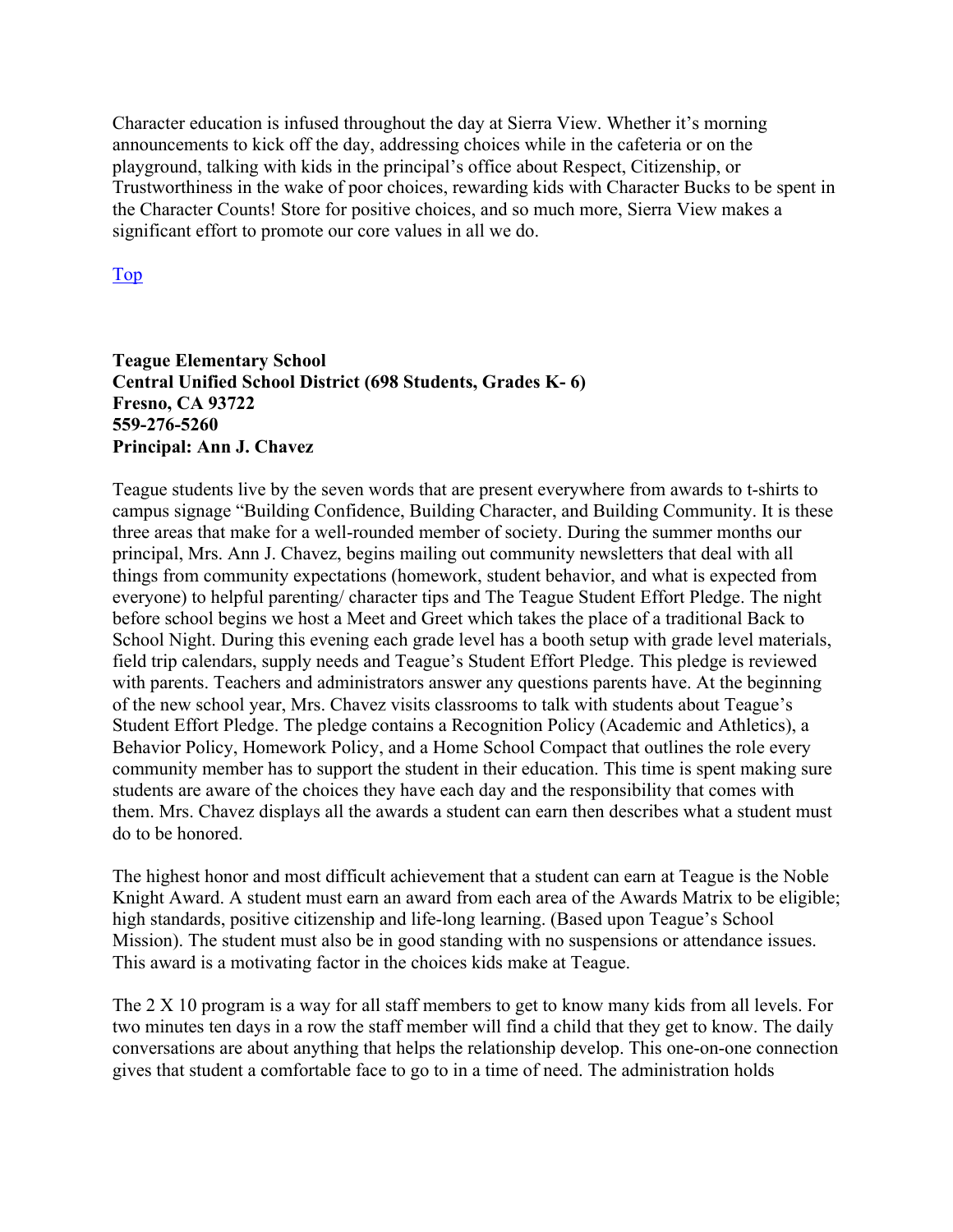"counseling" sessions with kids on a regular basis. During these sessions we explore life plans. During this time kids begin to explore what they want to be when they grow up.

At Teague character education is delivered before during and after school and by everyone the student comes in contact with. On any given day students are greeted by both administrators as they arrive on campus with a smile, a polite greeting, and their name. At Teague, the staff strives to learn every kid's name and at least one thing about them. We greet them each morning and as part of the morning ritual, so that we build the trust and can be there to help start the day on the right foot.

The morning starts with Mrs. Chavez reading the morning announcements and reading a practical passage from the Project Wisdom program that we use. The message for each day asks a question of the student, provides a real life example, provides a simple explanation of how that fits into their life and then leaves them with "... the choice to is yours..." Teachers hold small informal discussion groups and use these messages for journal topics. Students are counseled during discipline incidents using these messages as a basis to begin the conversation.

Character Education is taught on a regular basis during the regular school day. One of the programs used is "Too Good for Drugs". This program not only focuses on drug use prevention it also promotes character and good choices. During the mini-lessons students are given real life examples of dangerous situations and how they can be kept safe.

One of the most exciting programs that begun at Teague is the "Victory Medal". This is a program that was started by Mrs. Chavez, the school principal, because she noticed the poor sportsmanship and win-at-any-cost attitude that has permeated even youth sports. She wanted a way for students to leave the field and everyone, including spectators, to leave feeling positive. Her idea was to have kids gather at the end of the game to present a medal to the opposition's athlete who displayed positive sportsmanship throughout the contest. The idea took just a few minutes for coaches at Teague to agree and to meet with their teams and describe what character on the field looked like, felt like and sounded like. They also had a clear picture about who would not receive the award. Names such as Terrell Owens and Chad Johnson were the first names from the athletes' mouths. As this program evolved, it quickly became the standard for all elementary and middle schools in our district. Families now leave on a positive note and not with the sting and embarrassment of defeat. Kids respect the game, the opponent, and the ref because they want to be recognized at the end of the game. Parents have commented that "sports have taken on a different meaning" and "my kid forgets the final score and only remembers who had that medal placed around their neck." This award is not about the MVP but rather the Most Character Present.

Learn by doing is very important part of teaching character at Teague. Service learning projects like our Campus Cleanup days, Pollution Patrol or Library Helpers teach by action. Holiday Joy, The Sleeping Bag Project or The Center for Non-Violence collections have taught kids to look for ways to help others in the community. Many students thought only the "rich" could help, but learning that with 50 cents many kids could donate shampoo or toothpaste spoke volumes. Selling Kid's Day Newspapers has been another service learning project that students at Teague